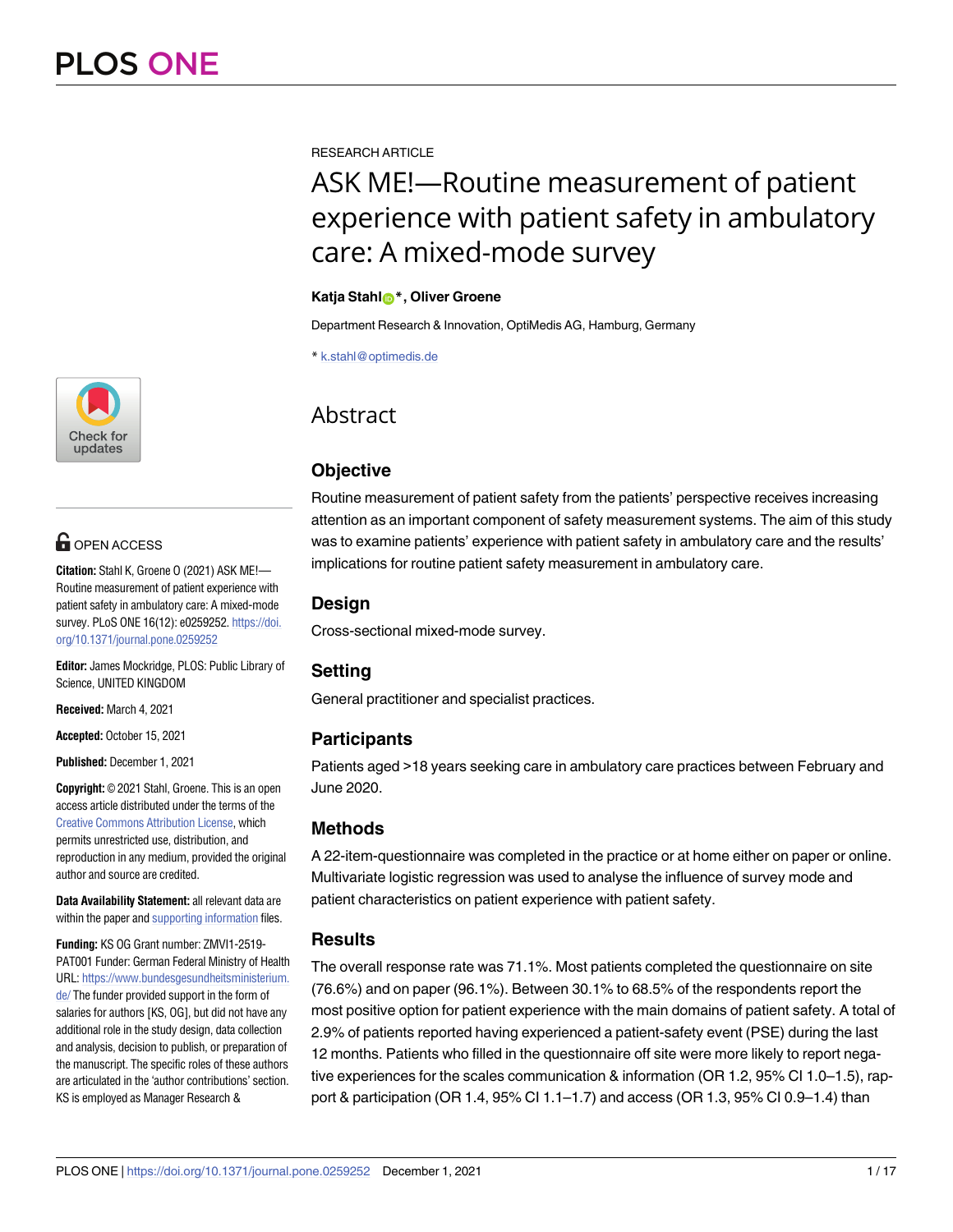<span id="page-1-0"></span>Innovation at OptiMedis AG. OG is Vice-Chairman of OptiMedis AG. The authors affiliations did not have role in study design, data collection and analysis, decision to publish, or preparation of the manuscript.

**Competing interests:** KS is employed as Manager Research & Innovation at OptiMedis AG. OG is Vice-Chairman of OptiMedis AG. This does not alter our adherence to PLOS ONE policies on sharing data and materials.

those who completed it on site. Those who chose a paper questionnaire were more likely to report negative experiences for all five scales compared to web responders.

# **Conclusion**

Routine measurement of patient experience with factors contributing to the occurrence of PSEs can achieve high response rates by offering flexible participation options. Results gained from mixed-mode surveys need to take mode-effects into account when interpreting and using the results. Further research is needed in how to adequately assess number and type of experienced events in routine measurements.

# **Introduction**

Routine measurement of patient safety from the patients' perspective is increasingly recognized as an important component of patient safety management systems [[1\]](#page-13-0). While efforts to increase patient safety have long focused on inpatient care, research into patient safety in ambulatory care has been growing over the last years. A systematic review by Panesar et al. [\[2](#page-13-0)] indicates that between *<*1 and 24 patient safety incidents occur per 100 consultations. The included studies were heterogeneous in terms of definition and measurement of patient safety incidents which may partly explain the substantial range. However, when looking only at studies based on patient reports, the variation in observed rates remains considerable with 8 to 45% of participants reporting having experienced a patient safety problem [\[3–6\]](#page-13-0).

As in inpatient care, it is increasingly acknowledged that involving patients in the safety of their care is an important aspect in systematically identifying safety problems in ambulatory care [\[7–9\]](#page-13-0). Patients are in a unique position to provide feedback about their care as they are the only ones who are part of the whole care process [[10](#page-14-0)]. This is even more true in ambulatory care where care is often fragmented, particularly in complex cases when many providers are involved [[9\]](#page-13-0). There is increasing evidence that patients are able to identify factors that correlate with the occurrence of safety incidents  $[8, 11]$  $[8, 11]$  $[8, 11]$  $[8, 11]$  $[8, 11]$ . Their reports are reliable  $[12, 13]$  $[12, 13]$  $[12, 13]$  and offer unique information that cannot be gathered otherwise [\[14,](#page-14-0) [15\]](#page-14-0). The main safety related areas in ambulatory care refer to medication safety [\[16\]](#page-14-0), diagnosis [\[17\]](#page-14-0), coordination of care [\[18,](#page-14-0) [19\]](#page-14-0) and communication between health care professionals and communication with patients [[20](#page-14-0)] with overlaps between the areas.

More than one approach will be required to gain a comprehensive picture of patient experience with patient safety. Depending on the measurement goal, a combination of data collection methods may often be useful [\[21\]](#page-14-0). However, as with patient experience in general, standardized surveys are likely to remain one of the most important tools, particularly when gaining data suitable for internal and external quality management purposes [[22](#page-14-0)]. For measurement efforts to be worthwhile, the aim needs to be clear and the survey instrument and method tools used need to produce valid, reliable, relevant and manageable results and must be acceptable to the target group [[23](#page-14-0)]. Therefore, instruments should be tested whether they measure what they are intended to measure (validity), produce consistent results under similar circumstances (reliability). They have to be acceptable to users, for example with regard to length, cognitive burden and ease of completion, otherwise the risk of low response is high [\[24,](#page-14-0) [25\]](#page-14-0). Finally, the results obtained need to represent actionable feedback in order to be useable for example for improvement efforts in real-world practice [\[22\]](#page-14-0).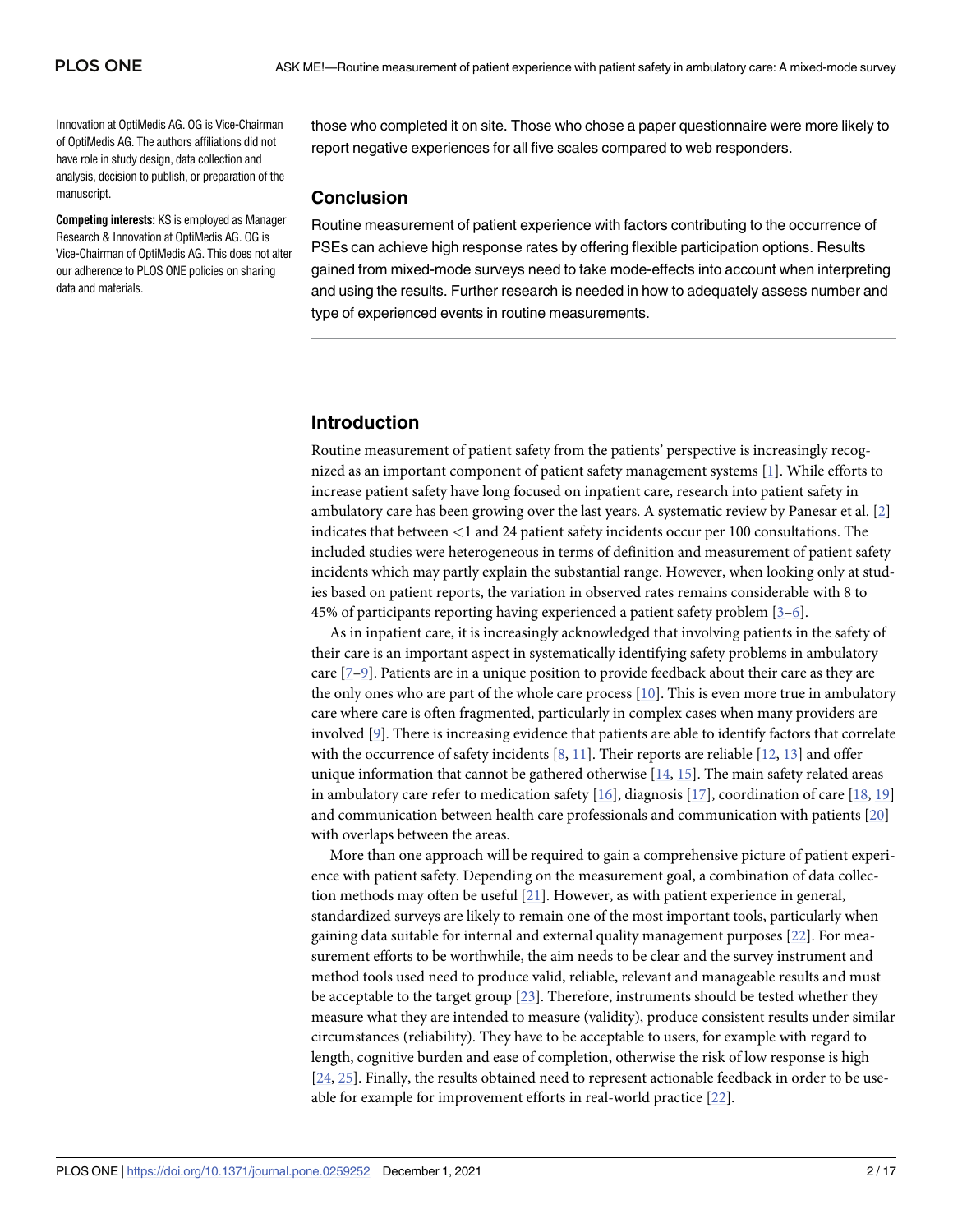<span id="page-2-0"></span>Various instruments to assess patient experience with patient safety have been developed previously. These have focussed primarily on specific aspects of patient safety or outcomes of safety incidents in ambulatory care such as adverse drug events [[26](#page-14-0)]. In recent years, some instruments have been developed that either measure patients' experience with actual patient safety events  $[3, 5]$  $[3, 5]$  $[3, 5]$  $[3, 5]$  $[3, 5]$ , patients' experience with error-producing or contributing factors  $[27]$  $[27]$  $[27]$  or both [\[28\]](#page-14-0). The questionnaire developed by Ricci-Cabello et al. [[28](#page-14-0)] consists of 71 items with the majority of items focussing on patients' experience with safety problems and resulting harm and the remainder of items covering contributing factors in the areas of communication, participation, coordination and access. The researchers found preliminary evidence supporting its reliability and validity. Giles et al. [\[27\]](#page-14-0) developed a tool measuring patients' experiences with error-producing factors consisting of 50 items in nine domains (access, communication, external policy, information flow, organisation care planning, patient related factors, physical environment, referrals and task performance). Psychometric testing demonstrated acceptable levels reliability and validity with further development and testing needed. The 16-item-tool developed by Stocks et al. [\[5](#page-13-0), [29](#page-14-0)] measures patients' experience with mistakes or problems that could have or have actually worsened their health and could have been prevented. It explicitly encourages free-text responses regarding nature and preventability of the event(s) experienced. Face validity testing showed good results and pilot participants confirmed ease of completion. Geraedts et al. [[3\]](#page-13-0) designed a detailed tool recording patient experience with patient safety problems in ambulatory care for use in telephone interviews. It captures the occurrence of seven types of patient safety problems followed by questions on various details such as treatment area, frequency, presumed causes, type and severity of harm, recovery time and others. Suitability of these instruments for routine measurement is limited due to their length, focus, design for use in telephone surveys and/or need for further psychometric testing.

Collecting patient feedback in ambulatory care has long been conducted via paper-based surveys, either on-site or via mail. In recent years collecting feedback electronically also either on site via electronic devices (tablets, kiosk) or via web surveys have gained increasing attention [[30](#page-15-0)].

Compared to on-site surveys mail surveys have the advantage that sampling and distribution can be better controlled [\[31\]](#page-15-0) but participation rates are generally are lower [[32](#page-15-0)–[35\]](#page-15-0). Onsite surveys are associated with a higher burden on practice staff and adherence to distribution protocols may be affected by competing priorities (e.g. higher patient load during influenza season) or process fatigue when questionnaire distribution is intended over a longer time period [[31](#page-15-0)]. Mail surveys tend to have a higher variability of answers [[36](#page-15-0)] and the risk of bias due to socially desirable answers, gratitude effects or effects due to power asymmetries tends to be lower [\[30–32,](#page-15-0) [35–37](#page-15-0)]. Evidence on differences in respondents' demographic characteristics is mixed, with some authors having found differences in terms of age and gender [\[33\]](#page-15-0) whereas others did not [[31](#page-15-0), [36](#page-15-0), [37](#page-15-0)].

Compared to mailed paper surveys web-surveys have the advantage of reduced administration costs, improved timeliness and less data entry errors [\[24,](#page-14-0) [38,](#page-15-0) [39\]](#page-15-0). However, respondents require Internet access and need to be familiar with use of the internet [[24](#page-14-0), [40](#page-15-0)]. Participation rates are usually lower in web surveys [\[24,](#page-14-0) [25,](#page-14-0) [41,](#page-15-0) [42\]](#page-15-0), however, other survey design factors, such as prenotifications or the number of reminders also play a role  $[24, 43]$  $[24, 43]$  $[24, 43]$  $[24, 43]$  $[24, 43]$ . Evidence on differences in response patterns is inconclusive [\[44,](#page-15-0) [45\]](#page-15-0) but those having found a difference suggest that the highest differences are found between modes that differed in the degree of personal interaction involved (e.g. self-administered and interview modes) rather than between different self-administered modes (e.g. web and mailed paper surveys) [\[45,](#page-15-0) [46\]](#page-15-0). Web survey participants are likely to be younger  $[39, 47, 48]$  $[39, 47, 48]$  $[39, 47, 48]$  $[39, 47, 48]$  $[39, 47, 48]$ , more often male  $[40, 49]$  $[40, 49]$  $[40, 49]$  and more likely to have a higher educational level [\[39,](#page-15-0) [47\]](#page-15-0). However, although age is still the most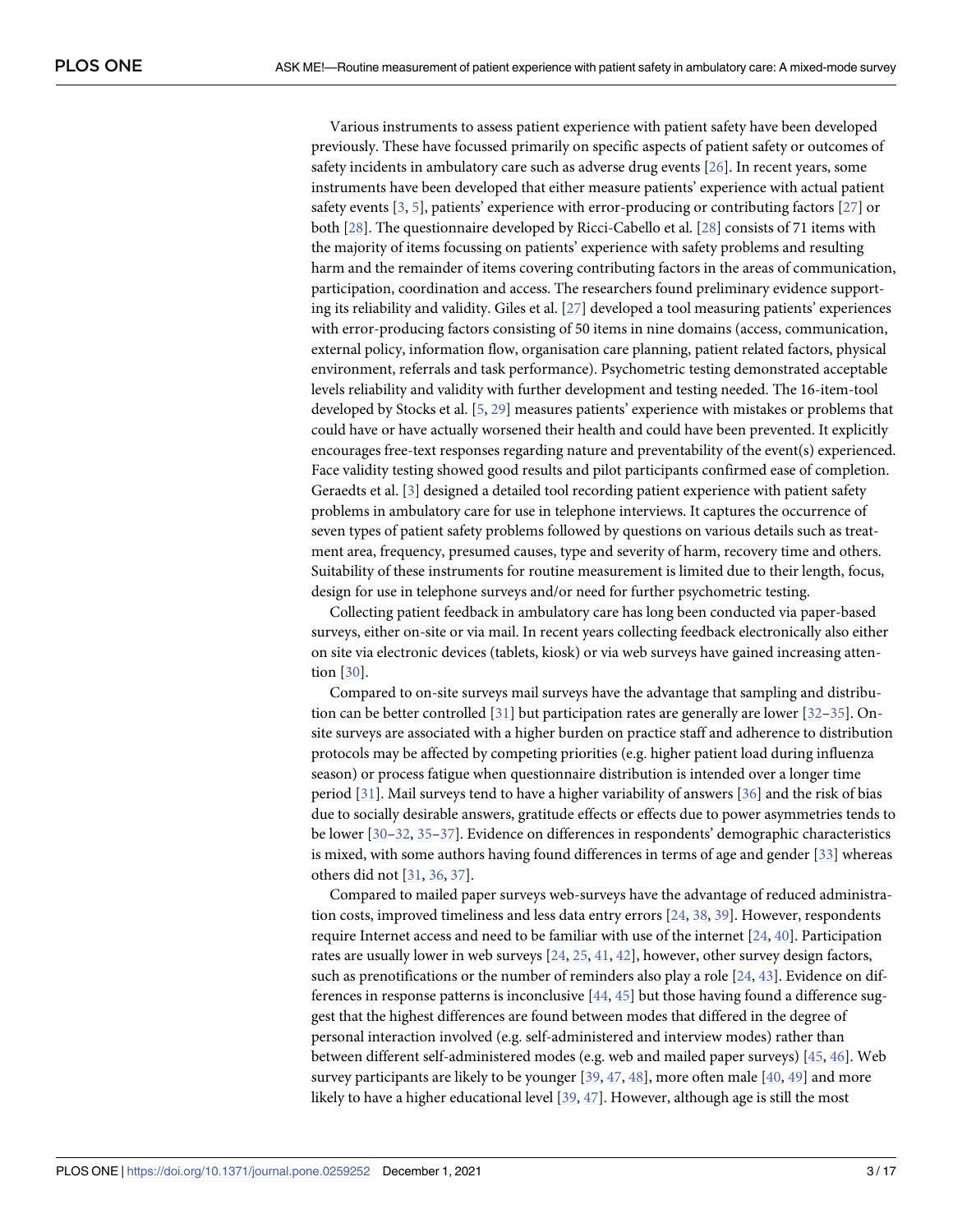<span id="page-3-0"></span>consistent predicting factor for participation in web surveys, the proportion of older people responding to online questionnaires has been increasing over the last years [\[49\]](#page-15-0). Given these findings, the use of multi-mode survey designs is recommended to provide flexibility, increase response rates and enhance the probability to reach target groups that would be less likely to participate if only one mode was offered [\[39,](#page-15-0) [40\]](#page-15-0). When offered the choice between web and mailed surveys, most participants chose the mail option. Differences in sociodemographic characteristics and response patterns between mail and web respondents in mixed-mode studies were comparable to those found in studies using single method approaches to data collection [[46](#page-15-0), [47](#page-15-0), [50](#page-16-0)]. We did not find any studies that offered participants a choice between on-site or off-site completion of a questionnaire.

The ASK ME-patient survey was part of a larger project on patients' perspective of patient safety in ambulatory care. The project followed a threefold aim. The first aim was to develop a questionnaire measuring patient safety events in primary care from the patients' perspective as well as factors which contribute to their occurrence. The items should reflect the important dimensions of patient safety while being sufficiently generic to be suitable for use in general practitioner as well as specialist practices. The questionnaire should be of reasonable length to support routine use and generate actionable feedback suitable for use in internal risk and quality management. The instrument should further be freely available. The second aim was to gain insight into the current state of patient experience with patient safety in ambulatory care in Germany based on a sufficiently large sample to inform policy makers on potential improvement strategies. The third aim of the project was to develop a mechanism that allows the results to be fed back to the practices in an automated, user-friendly and actionable manner, thereby fostering the systematic involvement of patients in the prevention of adverse events in ambulatory care. This article reports on the results of the patient survey and their implications for patient safety measurement in ambulatory care.

# **Materials and methods**

For the ASK-ME-study a patient safety event (PSE) was defined as an occurrence (incident, process, procedure or outcome) that increases the risk for an adverse event or that actually leads to an adverse event [[51](#page-16-0), [52](#page-16-0)]. A contributing factor is 'a factor, circumstance or influence that is thought to have played a part in the origin or development, or to increase the risk, of an incident' [[51](#page-16-0)].

# **Instrument**

The development and psychometric evaluation of the instrument has been described in detail elsewhere [\[53\]](#page-16-0). In short, questionnaire development involved a scoping review of the literature on relevant dimensions and existing instruments, a modified 3-round Delphi-process with 11 experts (four researchers, one member of the German Coalition for Patient Safety, four patients and two clinicians) and cognitive interviews with patients. The resulting questionnaire consisted of 22 items referring to 6 main domains: access, communication, participation, medication safety, coordination of care and experience of PSEs. Nineteen items referred to factors that can contribute to the occurrence of PSEs, three questions referred to the actual experience of a PSE. Response options were on a five-point Likert scale ranging from 'always' to 'never'. For eight questions, a 'does-not-apply' answer was provided (see S1 [File](#page-12-0) for the questionnaire). Psychometric evaluation using exploratory and confirmatory factor analysis and internal consistency analysis revealed three composite scales (communication & information, rapport & participation, and medication safety) with good psychometric properties and two single-item scales (access and coordination).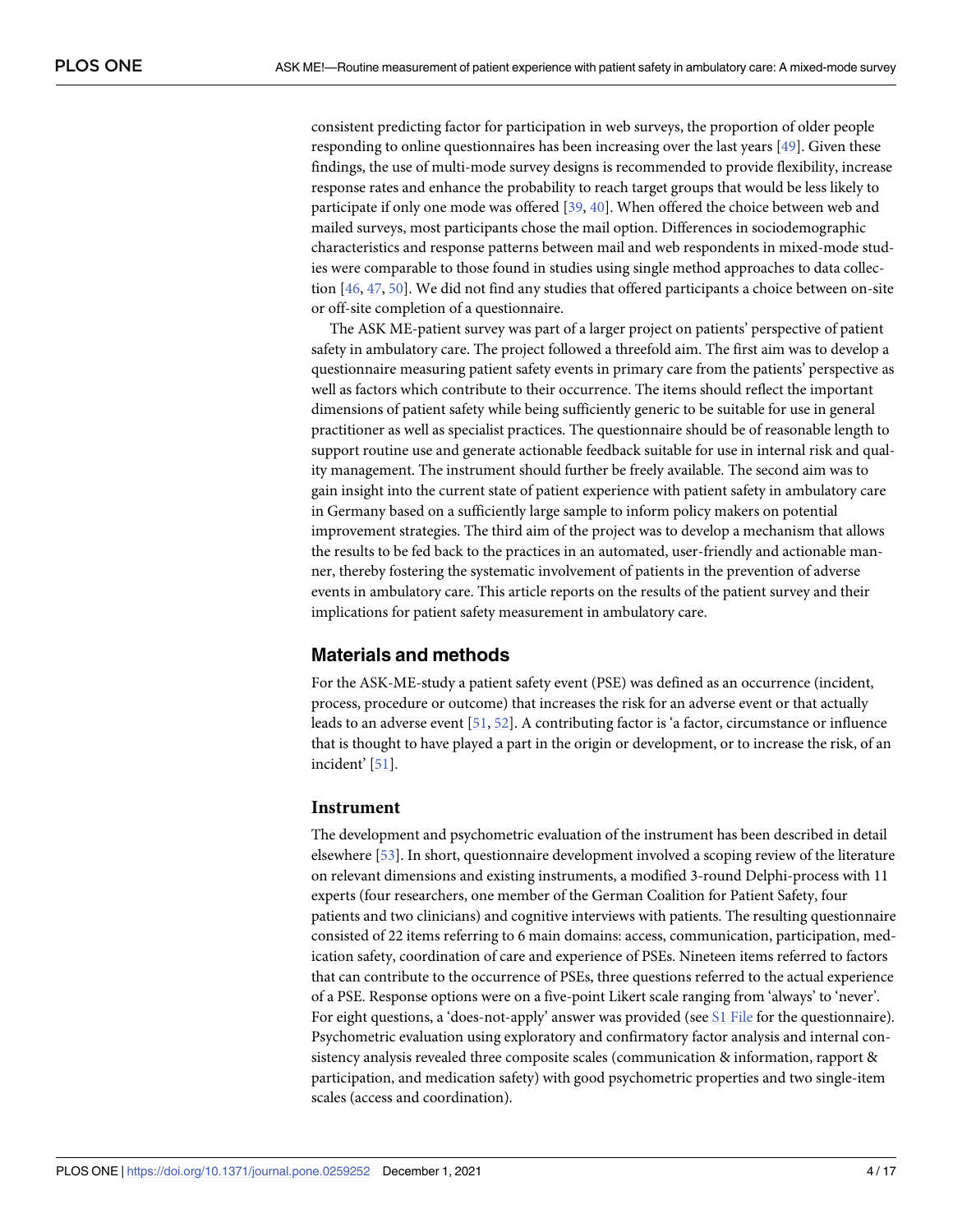# <span id="page-4-0"></span>**Study design, setting and participants**

A mixed-mode survey design was used to collect cross-sectional data from patients seeking ambulatory care in general practitioner or specialist practices in Germany between February and June 2020. The intended survey period of six weeks had to be extended due to the outbreak of the COVID-19-pandemic. The associated restrictions meant that practices either saw significantly fewer patients, offered only emergency services, kept the time of contact with patients to a minimum or closed completely during March and April 2020.

In Germany, general practitioners (GP) and specialists usually work in their own private practices, patients are free to choose whether to see a GP or a specialist, GPs have no formal gatekeeping function.

Fifty practices should be recruited for the study to achieve a large enough sample for gaining insight into the current state of patient experience with patient safety in ambulatory care. Practices were approached through existing networks and contacts of the research team which was supported by the German Coalition of Patient Safety and the regional Association of Statutory Health Insurance Physicians (Westfalen-Lippe).

For practices to initiate improvement measures based on the survey results, feedback from at least 50 patients is recommended [[54](#page-16-0)]. Sample size calculation was based on an average of 800 patients per practice in the originally intended survey period of six weeks. Assuming a variability of the variables of 70%, a margin of error of 10% and a confidence level of 95%, meant that 74 patients per practice were needed. Further assuming a response rate of 30% meant that 250 questionnaires per practice had to be handed out. Participating practices were provided with the survey materials and received an expense allowance of 200€. A member of the research team was available via telephone for questions throughout the field phase.

All patients aged  $\geq$  18 years and with sufficient language skills to complete the self-report questionnaire were eligible for inclusion. Practice staff was instructed by the research team to hand out the questionnaire, including cover letter and return envelope, to consecutive patients. They explained the study and informed patients that participation was voluntary, that refraining from taking part was possible at any time and that non-participation would not affect their care. Patients could participate by completing the questionnaire in the practice or at home either on paper or online. This mixed-mode approach was chosen to reduce participation barriers given the heterogeneity of the study population. The URL and access code for the online survey were provided in the cover letter. The access code was identical to the questionnaire-ID to ensure that duplicate questionnaires could be identified in case a patient had completed the questionnaire on paper as well as online. Paper-based questionnaires that were completed onsite were collected in a poll-box that was installed in the waiting room of the practice. For each patient who was given a questionnaire practice staff was asked to collect gender, age, and educational degree on an additional 'non-responder-page' that was attached to each questionnaire. This page was collected in the practice and sent to the project team at the end of the data collection period to analyse the non-response bias. Ethical approval was granted by the Ethics Committee of the Medical Association of Physicians (Westfalen-Lippe) and the Faculty of Medicine, University of Münster, Germany.

# **Data analysis**

Simple frequencies were calculated to describe the sample. Item-based analyses were conducted by calculating the number and percentage of patients answering each of the response categories in each item. The frequencies for the composite scales were calculated by averaging the means of the items within the composite. For cases where more than one item within the composite had a missing value no scale score was calculated. Multivariate logistic regression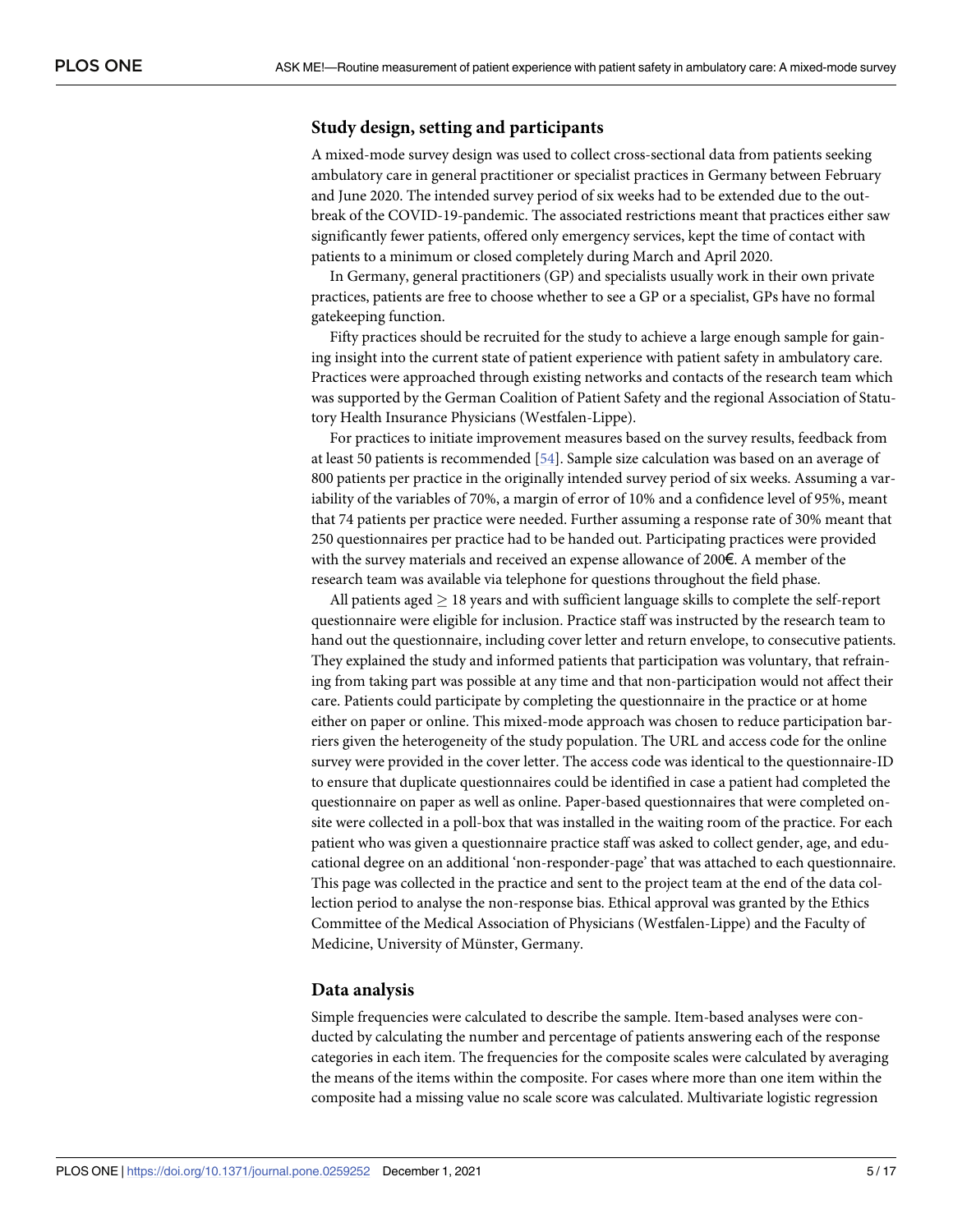<span id="page-5-0"></span>was used to analyse the influence of survey mode and patient characteristics on patient experience with patient safety using survey mode and demographic characteristics as independent and patient experience as dependent variables. For analysis purposes the outcome variables were dichotomized into patients with positive and negative experiences using the median as cut-off value. To investigate the association between predictors and outcome variables odds ratios were calculated. Results were considered significant at the 5% level. Analyses were carried out using SPSS v26.

### **Patient and public involvement**

Patients were involved throughout the development process of the questionnaire. Item generation was supported by experts from different fields, including patients and physicians, within a Delphi procedure. To check for comprehensibility and feasibility of the questionnaire patients were involved through cognitive interviews.

# **Results**

#### **Sample and response rate**

A total of 22 practices were recruited for the study (9 GP practices, 13 specialist practices, see S1 [Table](#page-12-0) for comprehensive list of participating practices). The median number of questionnaires handed out by practices was 228. The main reason for incomplete questionnaire distribution were the restrictions associated with the outbreak of the COVID-19-pandemic. The overall response rate, based on the number of distributed questionnaires, was 71.1%. Most questionnaires were completed on paper (96.1%) and on-site (76.6%). Nearly four out of five paper questionnaires were completed in the waiting room, online questionnaires were somewhat more frequently completed off-site, however, from 16.9% of the online questionnaires, information on the site of completion was not available ([Table](#page-6-0) 1).

From the 3042 questionnaires 28 had to be excluded from analyses due to a patient age less than 18 years, leaving feedback from 3014 patients for analysis. Patient characteristics for the whole sample and across survey modes are shown in [Table](#page-6-0) 2. Those who completed the questionnaire in the waiting room tended to be younger, female, to have a higher educational attainment, no chronic disease, and a better subjective health status. Patients who completed the questionnaire on paper were more likely to be 60 years or younger, female, have a lower educational attainment and no chronic disease.

For 3915 of the 4276 distributed questionnaires practice staff completed the 'nonresponder-page' (NRP). For all of the 3042 questionnaires returned, a NRP was available. For the 1234 questionnaires that were not returned, a NRP was available for 873 (71%) [\(Fig](#page-7-0) 1).

Non-responders were older (56 vs. 51 years, p*>*0.001) and less likely to have an A-Level or university degree (19% vs. 28%, p*<*0.001). No difference was found between the two groups in terms of gender [\(Table](#page-7-0) 3).

### **Patient experience with contributing factors**

Overall, patient experience with the main domains of patient safety is largely positive, between 69.2 and 92.4% report the two positive options (always/often) [\(Table](#page-8-0) 4). It could be argued that in the context of patient safety the most positive experience should be aimed at, which is the case for 30.1% to 68.5% of patients.

On average, more than two thirds (68.5%) reported that they were always given clear and sufficient explanations and information about their condition and treatment, that they could ask questions and felt taken seriously as measured by the scale communication & information.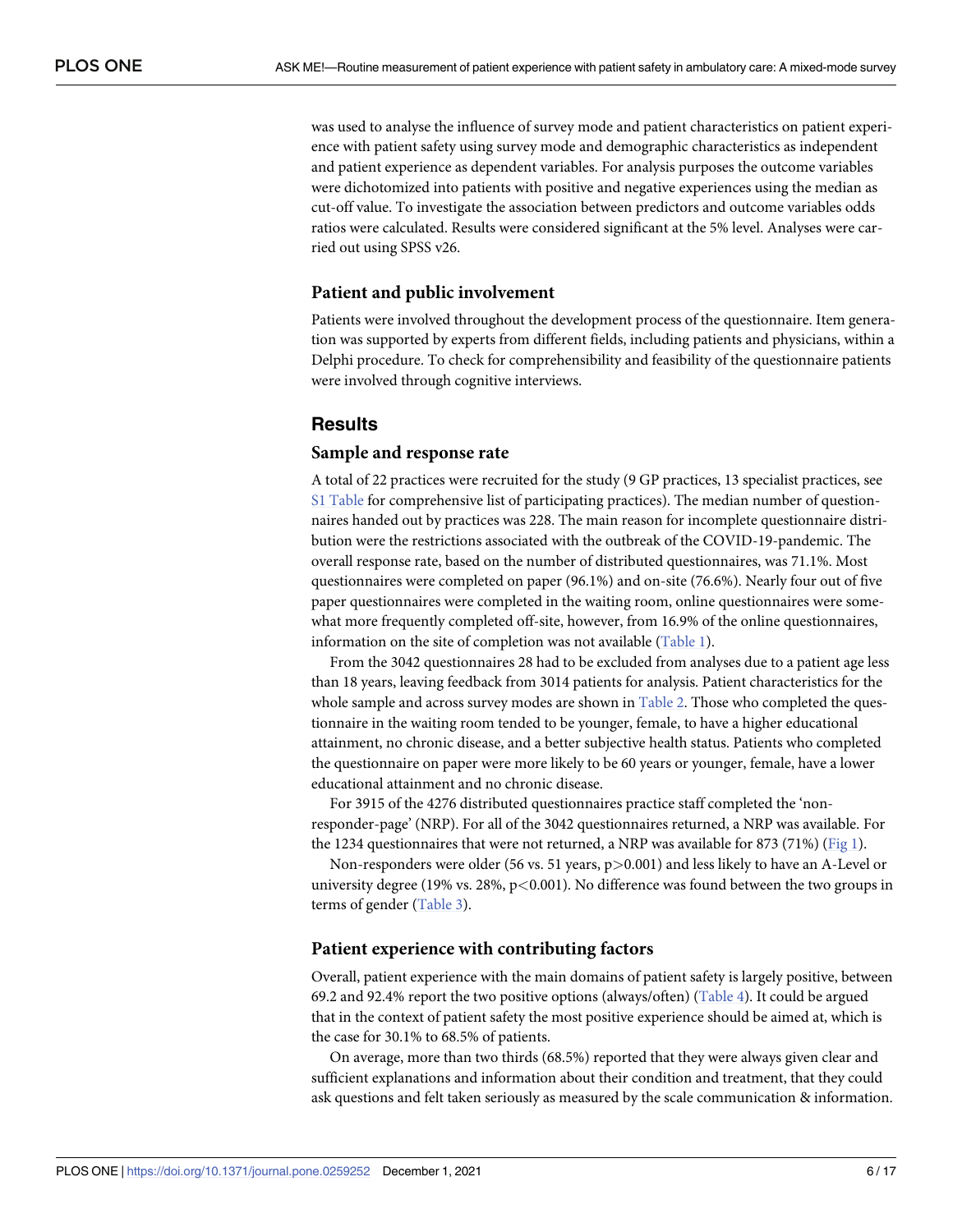#### <span id="page-6-0"></span>**[Table](#page-5-0) 1. Response rates by survey mode.**

|                            | Questionnaires (n) |                     | Response rate |                                |  |  |
|----------------------------|--------------------|---------------------|---------------|--------------------------------|--|--|
|                            | Total              | median <sup>a</sup> | total         | $^{\dagger}$ median $^{\rm b}$ |  |  |
| Questionnaires distributed | 4.276              | 228                 |               |                                |  |  |
| Questionnaires completed   | 3.042              | 139                 | 71.1%         | 63.6%                          |  |  |
| Completed <sup>c</sup>     |                    |                     |               |                                |  |  |
| $\ldots$ on paper          | 2.924              | 135                 | 96.1%         | 98.3%                          |  |  |
| online                     | 118                | 3                   | 3.9%          | 1.7%                           |  |  |
| Completed $\text{c}$       |                    |                     |               |                                |  |  |
| on site                    | 2.331              | 97                  | 76.6%         | 82.0%                          |  |  |
| $\ldots$ off site          | 691                | 13                  | 22.7%         | 18.0%                          |  |  |
| site unknown               | 20                 | 2                   | 0.7%          | 43.1%                          |  |  |
| Completed <sup>d</sup>     |                    |                     |               |                                |  |  |
| paper on site              | 2.287              | 97                  | 78.2%         | 83.4%                          |  |  |
| paper off site             | 637                | 12                  | 21.8%         | 16.6%                          |  |  |
| Completed <sup>e</sup>     |                    |                     |               |                                |  |  |
| online on site             | 44                 | $\boldsymbol{0}$    | 37.3%         | 0%                             |  |  |
| online off site            | 54                 | 2                   | 45.8%         | 70.8%                          |  |  |
| online site unknown        | 20                 | $\overline{2}$      | 16.9%         | 43.1%                          |  |  |

<sup>a</sup> median number of questionnaires handed out/completed in participating practices.

 $^{\rm b}$  median of response rates in participating practices.

<sup>c</sup> denominator: all completed questionnaires.

 $^{\rm d}$  denominator: all questionnaires completed on paper.

 $^{\rm e}$  denominator: all questionnaires completed online.

<https://doi.org/10.1371/journal.pone.0259252.t001>

#### **[Table](#page-5-0) 2. Patient characteristics across survey modes.**

|                                     | Participants $(n \ (\%))$ | Participants $(n (\%))$ |            |                   | Participants (n (%)) |           |                                |  |
|-------------------------------------|---------------------------|-------------------------|------------|-------------------|----------------------|-----------|--------------------------------|--|
|                                     | Overall                   | On site                 | Off site   | $\chi^2(p)$       | Paper                | Online    | $\chi^2(p)$                    |  |
| Age                                 |                           |                         |            | 132.32 $(<0.001)$ |                      |           | 3.27(0.07)                     |  |
| $\leq$ 60 years                     | 1928 (67.5)               | 1589 (73.3)             | 332 (49.6) |                   | 1865(67.8)           | 63(59.4)  |                                |  |
| $> 60$ years                        | 928 (32.5)                | 578 (26.7)              | 338 (50.4) |                   | 885 (32.2)           | 43(40.6)  |                                |  |
| Gender                              |                           |                         |            | 51.66 $(<0.001$ ) |                      |           | 25.61 (< 0.001)                |  |
| Female                              | 1915 (66.9)               | 1532 (70.7)             | 378 (55.8) |                   | 1862(67.8)           | 53(45.3)  |                                |  |
| Male                                | 949 (33.1)                | 635(29.3)               | 299 (44.2) |                   | 885 (32.2)           | 64 (54.7) |                                |  |
| Educational attainment <sup>a</sup> |                           |                         |            | 7.26(0.007)       |                      |           | 4.74(0.03)                     |  |
| Low                                 | 793 (27.7)                | 1542(71.1)              | 517 (76.4) |                   | 1999 (72.7)          | 75(63.6)  |                                |  |
| High                                | 2074 (72.3)               | 628 (28.9)              | 160(23.6)  |                   | 750 (27.3)           | 43(36.4)  |                                |  |
| Disease lasting $>$ 3 months        |                           |                         |            | 128.11 (< 0.001)  |                      |           | $17.46 \left( < 0.001 \right)$ |  |
| No                                  | 1624 (56.8)               | 1070(49.4)              | 166(24.6)  |                   | 1208(44.0)           | 29(24.6)  |                                |  |
| Yes                                 | 1237 (43.2)               | 1097(50.6)              | 508 (75.4) |                   | 1535(56.0)           | 89 (75.4) |                                |  |
| Subjective Health status            |                           |                         |            | 48.43 $(<0.001$ ) |                      |           | 0.23(0.63)                     |  |
| Good                                | 2070 (71.8)               | 1642(75.1)              | 416(61.4)  |                   | 1983 (71.7)          | 87(73.7)  |                                |  |
| Poor                                | 814 (28.2)                | 544 (24.9)              | 262(38.6)  |                   | 783 (28.3)           | 31(26.3)  |                                |  |

<sup>a</sup> low educational attainment: below A-level, high educational attainment: A-levels or higher.

<https://doi.org/10.1371/journal.pone.0259252.t002>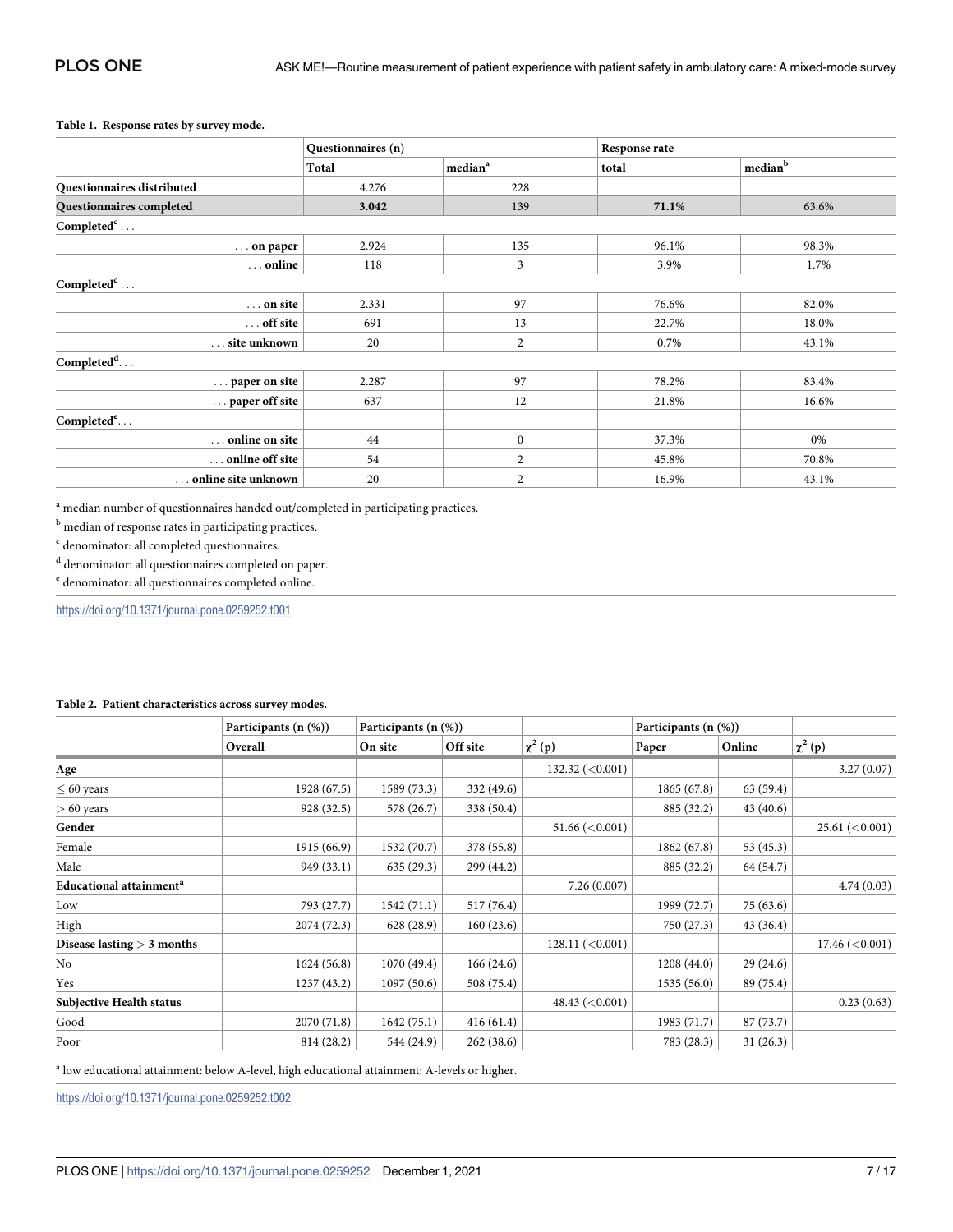<span id="page-7-0"></span>

Q: Questionnaire NRP: Non-responder page Italics: Non-responder

**[Fig](#page-5-0) 1. Non-responder.**

<https://doi.org/10.1371/journal.pone.0259252.g001>

On average, more than half (53.3%) felt that they were always encouraged to voice worries or sensitive issues, involved in their care and that their provider ensured that explanations had been understood as measured by the scale rapport & participation. Sixty percent of the patients with newly prescribed medicines were always clearly informed about purpose, side-effects, use and application and asked about prescriptions by other providers as measured by the scale medication safety. On average, half of the respondents (50.1%) reported that test results were

#### **[Table](#page-5-0) 3. Demographic characteristics of responders and non-responders.**

|                                     | Responders | Non-responders | $ P^a $            |
|-------------------------------------|------------|----------------|--------------------|
|                                     | mean (SD)  | mean(SD)       |                    |
| Age (years)                         | 51.1(17.7) | 56.1(17.0)     | 0,003              |
|                                     | $n$ (%)    | $n(\%)$        | $\chi^2(p)$        |
| Gender                              |            |                | 5,9(0,6)           |
| Female                              | 1.927(67)  | 483 (64)       |                    |
| Male                                | 9.665(33)  | 268(36)        |                    |
| Educational attainment <sup>b</sup> |            |                | $26,2 \, (<0,001)$ |
| Low                                 | 2.094(72)  | 159(17)        |                    |
| High                                | 793 (28)   | 689 (81)       |                    |

<sup>a</sup> Student's t-tests.

<sup>b</sup> low educational attainment: below A-level, high educational attainment: A-levels or higher.

<https://doi.org/10.1371/journal.pone.0259252.t003>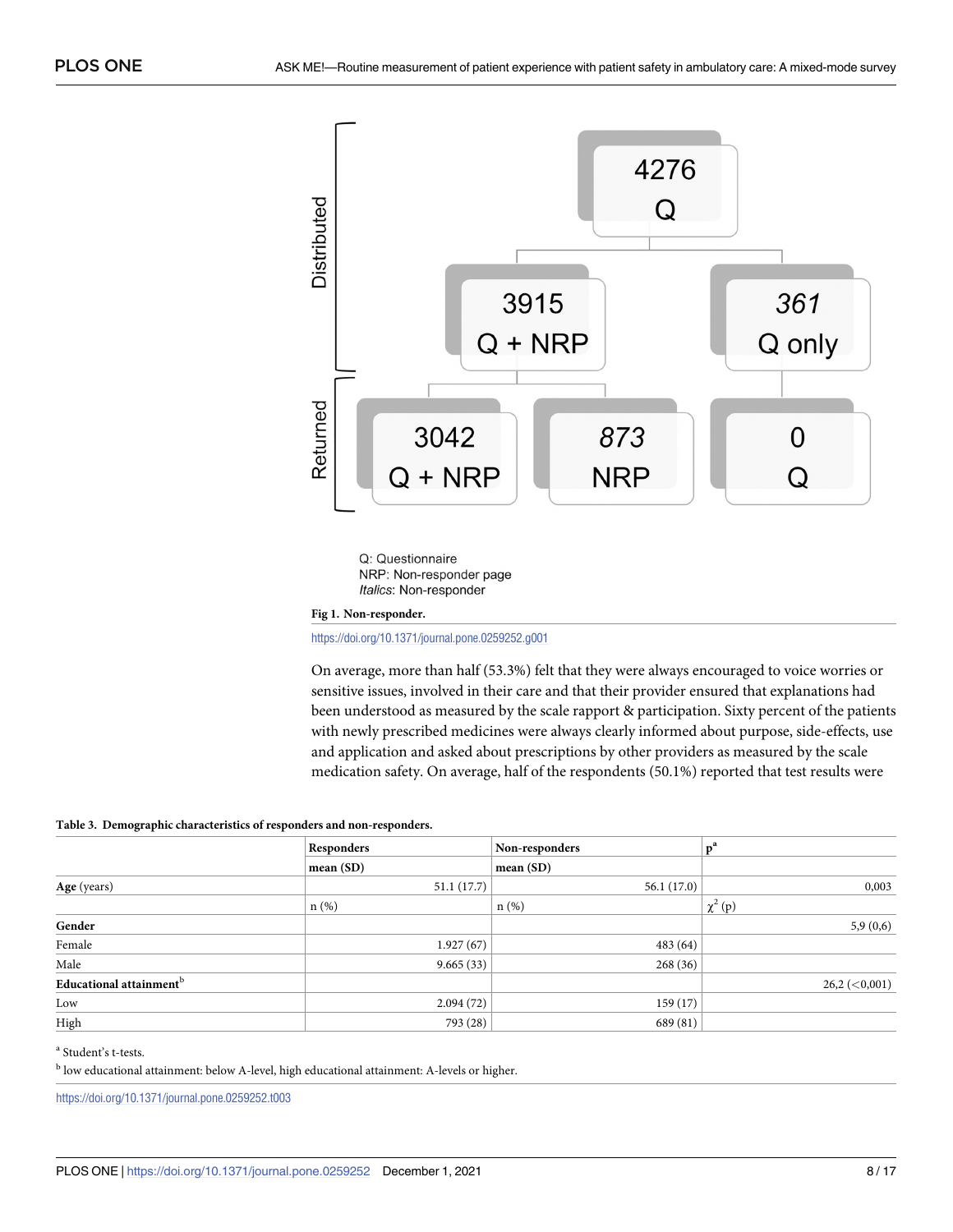#### <span id="page-8-0"></span>**[Table](#page-5-0) 4. Patient experience with contributing factors.**

|                             |               | $% ^{a}$      |       |            |        |              |  |  |  |
|-----------------------------|---------------|---------------|-------|------------|--------|--------------|--|--|--|
|                             | Items $(n)^b$ | <b>Always</b> | Often | Some times | Rarely | <b>Never</b> |  |  |  |
| Communication & information |               | 68.5          | 23.9  | 5.2        | 1.1    | 0.2          |  |  |  |
| Rapport & participation     |               | 53.3          | 29.9  | 9.9        | 3.2    | 1.4          |  |  |  |
| Medication safety           |               | 60.5          | 17.9  | 6.9        | 3.2    | 1.8          |  |  |  |
| Coordination of care        |               | 50.1          | 19.1  | 10.8       | 8.0    | 12.0         |  |  |  |
| Access                      |               | 30.1          | 42.0  | 20.5       | 6.1    | 1.3          |  |  |  |

<sup>a</sup> Percentages were calculated by averaging the means of the items in each answer category within the composite. For cases where more than one item within the composite had a missing value no scale score was calculated.

 $<sup>b</sup>$  a comprehensive list of all items for the respective factors is provided in S2 [Table.](#page-12-0)</sup>

<https://doi.org/10.1371/journal.pone.0259252.t004>

always available when needed (coordination of care) and for 30.1% it was very easy to get an appointment in urgent cases (access) (Table 4).

### **Experience of patient safety events and resulting harm**

A total of 83 (2.9%) patients reported having experienced a PSE during the last 12 months, 86 (3.0%) were not sure and 357 (12.4%) said that they did not feel in a position to judge whether what they had experienced was a PSE. From those who had experienced a PSE, 45 (54%) reported that it had resulted in physical or emotional harm (Fig 2).

# **Effect of survey mode and patient characteristics on patient experience with factors contributing to PSE**

Multivariate analysis showed that patients who filled in the questionnaire off site were more likely to report negative experiences for the scales communication & information (OR 1.2, 95% CI 1.0–1.5), rapport & participation (OR 1.4, 95% CI 1.1–1.7) and access (OR 1.3, 95% CI 0.9–1.4) than those who completed it in the waiting room (survey mode 1). Those who chose a

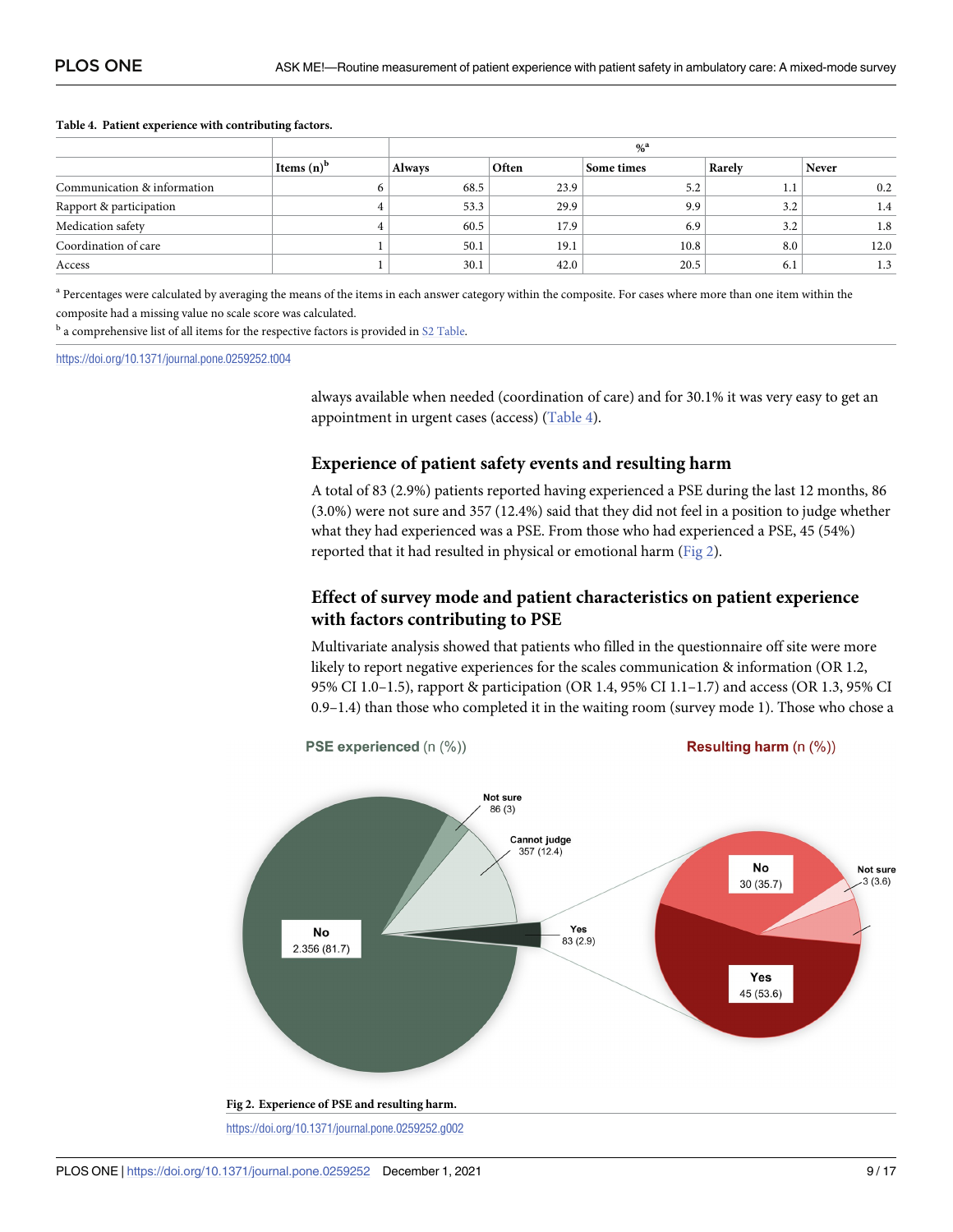|                          | <b>Communication &amp;</b><br>information <sup>a</sup><br>$(n = 2710)$ |              | Rapport & participation <sup>a</sup><br>$(n = 2705)$ |              | Medication safety <sup>a</sup><br>$(n = 2626)$ |              | Access <sup>a</sup><br>$(n = 2657)$ |              | Coordination of care <sup>a</sup><br>$(n = 2518)$ |              |
|--------------------------|------------------------------------------------------------------------|--------------|------------------------------------------------------|--------------|------------------------------------------------|--------------|-------------------------------------|--------------|---------------------------------------------------|--------------|
|                          | $OR^b$ (95% $CI^c$ )                                                   | $\mathbf{p}$ | OR (95% CI)                                          | $\mathbf{p}$ | OR (95% CI)                                    | $\mathbf{p}$ | OR (95% CI)                         | $\mathbf{p}$ | OR (95% CI)                                       | $\mathbf{p}$ |
| Survey mode 1            |                                                                        |              |                                                      |              |                                                |              |                                     |              |                                                   |              |
| On-site                  |                                                                        |              |                                                      |              |                                                |              |                                     |              |                                                   |              |
| Off-site                 | $1.2(1.0-1.5)$                                                         | 0.05         | $1.4(1.1-1.7)$                                       | 0.001        | $1.0(0.9-1.2)$                                 | n.s          | $1.3(1.0-1.6)$                      | 0.019        | $1.1(0.9-1.4)$                                    | n.s          |
| Survey mode 2            |                                                                        |              |                                                      |              |                                                |              |                                     |              |                                                   |              |
| Online                   |                                                                        |              |                                                      |              |                                                |              |                                     |              |                                                   |              |
| Paper                    | $1.9(1.2-3.1)$                                                         | 0.004        | $1.8(1.1-2.8)$                                       | 0.014        | $1.7(1.1-2.7)$                                 | 0.025        | $2.0(1.1-3.7)$                      | 0.018        | $9.4(3.4-25.9)$                                   | < 0.001      |
| Age                      |                                                                        |              |                                                      |              |                                                |              |                                     |              |                                                   |              |
| $\leq 60$ years          |                                                                        |              |                                                      |              |                                                |              |                                     |              |                                                   |              |
| $> 60$ years             | $0.6(0.5-0.8)$                                                         | < 0.001      | $0.7(0.6-0.8)$                                       | < 0.001      | $0.7(0.7-0.9)$                                 | < 0.001      | $0.9(0.7-1.1)$                      | n.s          | $1.3(1.0-1.5)$                                    | 0.029        |
| Gender                   |                                                                        |              |                                                      |              |                                                |              |                                     |              |                                                   |              |
| Female                   |                                                                        |              |                                                      |              |                                                |              |                                     |              |                                                   |              |
| Male                     | $1.2(1.0-1.4)$                                                         | 0.02         | $1.1(1.0-1.4)$                                       | n.s.         | $0.8(0.7-0.9)$                                 | 0.008        | $0.9(0.8-1.1)$                      | n.s          | $1.4(1.1-1.6)$                                    | 0.001        |
| Education                |                                                                        |              |                                                      |              |                                                |              |                                     |              |                                                   |              |
| Low                      |                                                                        |              |                                                      |              |                                                |              |                                     |              |                                                   |              |
| High                     | $1.1(0.9-1.3)$                                                         | n.s.         | $1.2(1.0-1.5)$                                       | 0.012        | $1.2(1.0-1.5)$                                 | 0.014        | $0.9(0.7-1.1)$                      | n.s          | $0.6(0.4-0.7)$                                    | < 0.001      |
| Chronic disease          |                                                                        |              |                                                      |              |                                                |              |                                     |              |                                                   |              |
| No                       |                                                                        |              |                                                      |              |                                                |              |                                     |              |                                                   |              |
| Yes                      | $0.8(0.7-1.0)$                                                         | n.s.         | $0.8(0.8-1.0)$                                       | n.s          | $1.0(0.8-1.1)$                                 | n.s          | $1.0(0.8-1.2)$                      | n.s          | $0.9(0.7-1.1)$                                    | n.s          |
| Subjective health status |                                                                        |              |                                                      |              |                                                |              |                                     |              |                                                   |              |
| Good                     |                                                                        |              |                                                      |              |                                                |              |                                     |              |                                                   |              |
| Poor                     | $1.5(1.2-1.8)$                                                         | < 0.001      | $1.5(1.2-1.8)$                                       | 0.012        | $1.3(1.1-1.6)$                                 | 0.006        | $1.5(1.3-1.9)$                      | < 0.001      | $0.6(0.4-0.7)$                                    | n.s          |

#### Table 5. Effect of survey mode and patient characteristics on patient experience with factors contributing to PSE.

<sup>a</sup> reference category: negative experience.

**b** Odds ratio.

 $\rm ^c$  Confidence interval.

*Italics*: reference category.

n.s.: not significant.

<https://doi.org/10.1371/journal.pone.0259252.t005>

paper questionnaire were more likely to report negative experiences for all five scales compared to those who used an online option (survey mode 2). Older age was associated with the scales communication & information (OR 0.6, 95% CI 0.5–0.8), rapport & participation (OR 0.7, 95% CI 0.6–0.8), medication safety (OR 0.7, 95% CI 0.7–0.9), and with coordination of care (OR 1.3, 95% CI 1.0–1.5). Men were more likely to report negative experiences for the scales communication & information (OR 1.2, 95% CI 1.0–1.4) and coordination of care (OR 1.4, 95% CI 1.1–1.6) but more positive experiences for the scale medication safety (OR 0.8, 95% CI 0.7–0.9). A higher level of education was associated with more negative experiences for the scales rapport and participation (OR 1.2, 95% CI 1.0–1.5) and medication safety (OR 1.2, 95% CI 1.0–1.5) and more positive experiences with coordination of care (OR 0.6, 95% CI 0.4– 0.7). A poor self-rated health status was associated with more negative experiences on all scales except coordination of care (Table 5).

# **Discussion**

This study reports on the results of a large, mixed-mode survey of patient experiences with patient safety in ambulatory care and their implications for routine patient safety measurement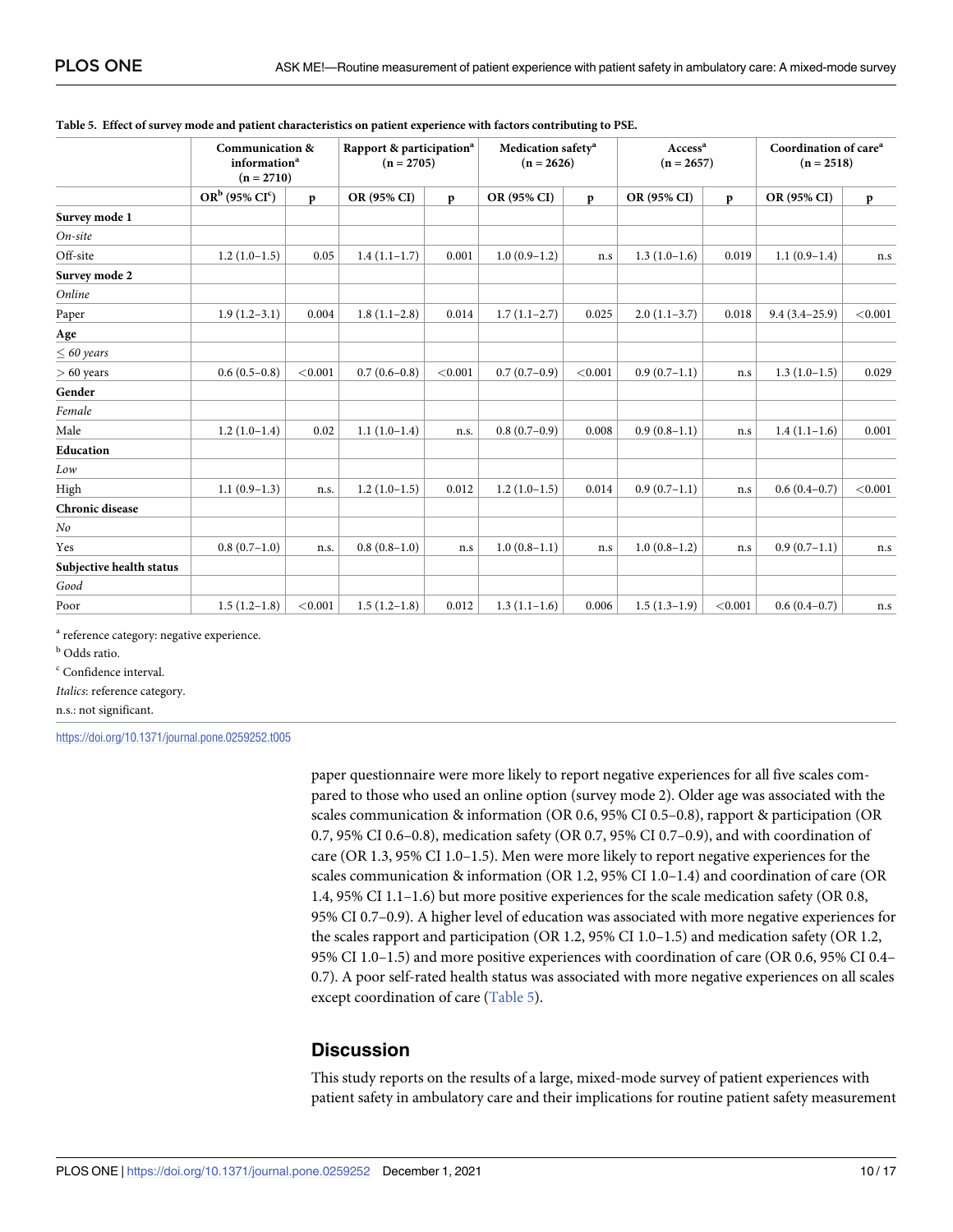<span id="page-10-0"></span>from the patient perspective. The overall response-rate was very high, with most patients choosing to complete a paper questionnaire in the practice. Patients' experience with factors contributing to the occurrence of PSE was mainly positive, the most frequently reported problems referred to access and coordination, and aspects of the doctor-patient interaction that do not reflect traditional behavioural patterns. Only a small proportion of patients reported having experienced a PSE in the last 12 months.

### **Routine measurement of patient safety**

The excellent response rate of this study indicates a high willingness of patients to provide feedback on their care if the response burden is acceptable, one factor for this being the length of the questionnaire [\[55\]](#page-16-0). Other surveys of patient experience with patient safety in ambulatory care using longer questionnaires yielded response rates of 12%, 18% and 64% in a telephone survey [[3](#page-13-0)], a mailed survey [[4](#page-13-0)] and a waiting room survey [\[6](#page-13-0)] respectively. Giles et al. [\[27\]](#page-14-0) point out that conducting on site surveys with long questionnaires face the challenge that the time to complete and return the questionnaire maybe longer than the waiting time and that completion may be interrupted by being called in to the doctor. Low response rates can prevent providers from using the results due to lack of trust in their validity [\[30\]](#page-15-0). Furthermore, the amount of data generated needs to be manageable, otherwise it is more likely that it will not be used for improvement efforts by practice staff [[30](#page-15-0), [56](#page-16-0)].

Another reason for the high response rate in this study may be the offer of flexibility regarding the timing of questionnaire completion and that patient subgroups could be accessed that may otherwise not have participated [[39](#page-15-0)]. The choice between the paper and online option did not markedly increase survey participation, a result that has also been found in other studies [\[57\]](#page-16-0). However, since all patients were given a paper questionnaire with access information for the online option provided in the cover letter, it is conceivable that completing the paper questionnaire was perceived as the easiest option. This is supported by the literature which suggests that participation rates seem to be mainly influenced by ease of access and familiarity with the method [[48](#page-15-0)]. International initiatives on routine collection of patient-reported experience measures have also adopted multi-mode administration to support high participation [[1](#page-13-0)].

Survey mode was an independently associated with patient experience in this study, but the odds ratios were low for all predictors. Patients who completed the questionnaire on site reported more positive experiences with rapport and participation, communication and information and access compared to those who completed it off site. This is in line with existing evidence that suggests that patients are more reluctant to report on negative experiences in the presence of staff, particularly to 'staff-related' aspects of care. Patients who complete the questionnaire at a later time may have had more time to reflect on the consultation and its effectiveness and may feel more free to be critical due to perceived anonymity [\[31,](#page-15-0) [36\]](#page-15-0). Patients who chose the web survey option reported more positive experiences for all five scales. However, these results need to be interpreted with caution due to the small number of patients in the online group. In line with the literature, age and subjective health status were the most consistent predictors of experience [\[58\]](#page-16-0), gender and education were predictive for some but not for all scales which is also in line with the literature where there is inconclusive evidence about these characteristics [\[59\]](#page-16-0).

#### **Patient experience with contributing factors**

This study reports on the results of a large, mixed-mode survey of patient experiences with patient safety in ambulatory care and their implications for routine patient safety measurement from the patient perspective. The results indicate that most patients report a predominantly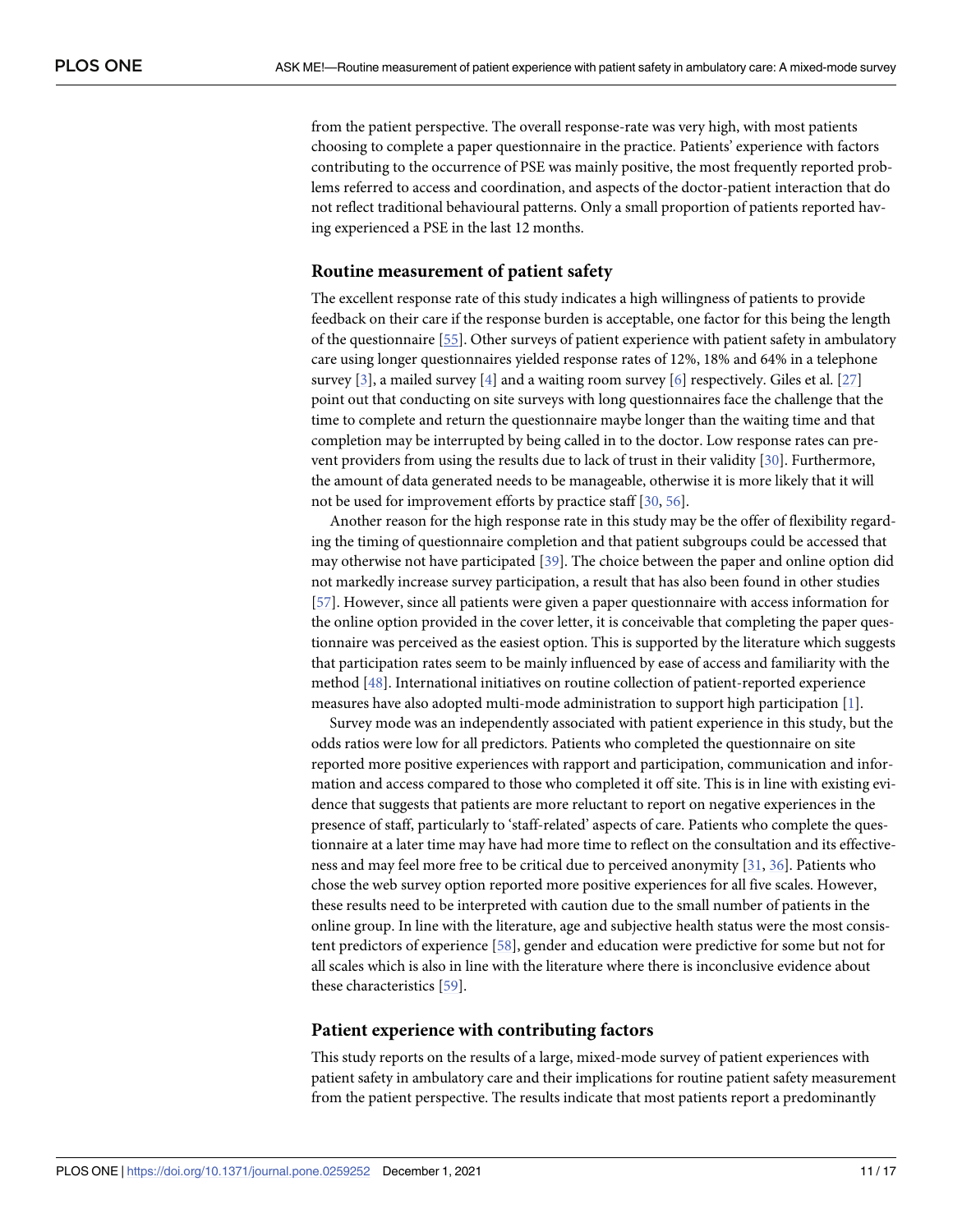<span id="page-11-0"></span>positive experience, particularly regarding communication and information in general or information on medication. This positivity tendency is in line with other research looking at patient experience with factors contributing to the occurrence of PSE [\[4,](#page-13-0) [27\]](#page-14-0) as well as patient experience measurements in ambulatory care in general [[60](#page-16-0), [61](#page-16-0)]. Reasons for this tendency are complex involving aspects such as the actual quality of care but also loyalty and gratitude effects, social desirability bias, power asymmetries, cognitive dissonance effects and patient characteristics [\[62\]](#page-16-0). Given this complexity, it is recommended that the focus should not be on the absolute scores of the patient reports as an indicator for good (or poor) quality of care but on the relative scores, thereby using them as a management tool for identifying improvement areas [[63](#page-16-0)]. Experiences with access and coordination of care are less positive. This also applies for those aspects of the patient-doctor-interaction that require behaviours or actions which do not reflect the traditional roles of patients and/or doctors. These findings are supported by other studies indicating that in the often fragmented setting of ambulatory care, patients report coordination and access as areas in need of improvement [[64](#page-16-0), [65](#page-16-0)] and by studies indicating that concepts such as Shared Decision Making are not yet as normal a part of care as would be desirable [\[66\]](#page-16-0).

### **Patient experience with errors**

The proportion of 2.9% of patients having experienced a PSE within the last 12 months is considerably lower than those in other studies, which identified prevalence rates between 7.9% and 16.0% [\[3,](#page-13-0) [5,](#page-13-0) [6](#page-13-0)], Ricci-Cabello even identified a rate of 45% [\[4\]](#page-13-0). This discrepancy may be partly due to methodological reasons. One study conducted computer-assisted telephone interviews which allow to a certain extent for clarifying question meanings and other queries. Furthermore, patients in this study received a short introductory explanation on the concept of error from the interviewer and were then asked about errors in seven medical areas with various examples given for errors in each area [\[3](#page-13-0)]. This may have triggered experiences patients would not have judged themselves as being a PSE when asked in a more general way. In a population-based study, citizens aged  $\geq$  15 years were asked in standardized personal interviews whether they had experienced at least one potentially harmful preventable problem in any primary care setting in the last 12 months. The term problem may have triggered other (and possibly more) incidents than when the term error would have been used. Furthermore, when participants answered 'no' to the general question, a follow-up question giving a list of examples of possible errors inquired if one the these examples had happened to the interviewee [\[5](#page-13-0)]. A study applying a self-administered questionnaire to be completed in the waiting room asked patients whether a doctor had ever made a mistake in their care. The authors state that the term mistake was deliberately chosen over the term medical error because evidence indicates patients' confusion about the latter term [[6](#page-13-0)]. However, it is still conceivable that incidents triggered in patients' memories by the term mistake are different from those triggered by other terms such as problem or safety event. In a mailed survey patients of primary care practices were asked whether they believed they had any problems related to one or more of 12 listed problems, including examples such as problems related to appointments or problems related to communication and coordination between health care professionals [\[4\]](#page-13-0). The broad wording may have resulted in a higher prevalence rate than a question asking about more formal concepts such as errors, mistakes, or possible harmful preventable problems. All four patient surveys offered patients a response option indicating that they were not sure or did not know whether they had experienced a PSE, however none of the studies reported the proportion of patients using this option. While several studies explored patients' conceptualization of patient safety [\[67,](#page-16-0) [68\]](#page-16-0), the number and types of events triggered by different wordings when asking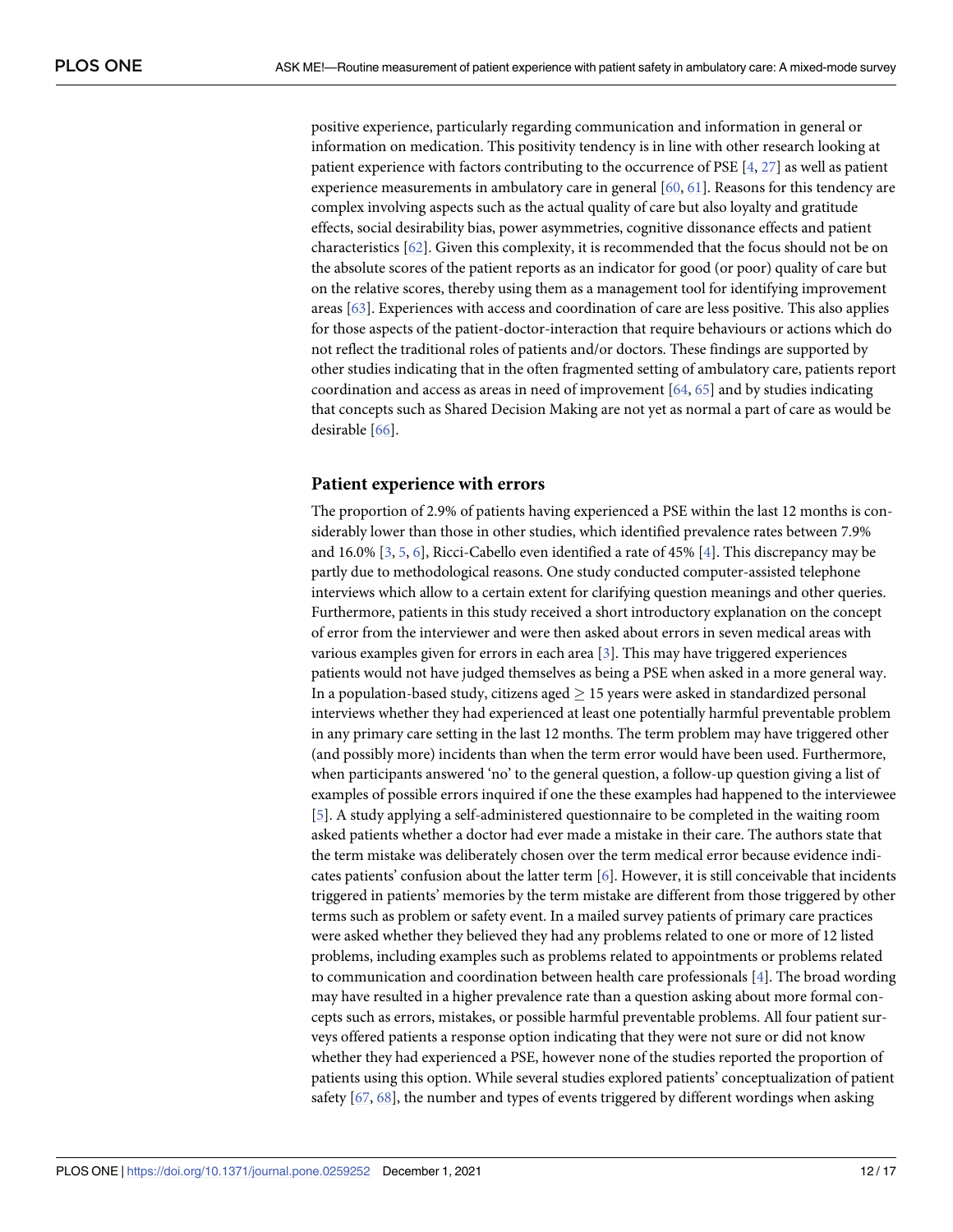<span id="page-12-0"></span>about PSE and the effect of providing introductory explanations and examples as well as the choice of examples on prevalence rates have not yet been systematically explored.

### **Strengths and limitations of this study**

A strength of this study is the large sample and the high response rate which support the internal validity of the results. Furthermore, the instrument used demonstrated good psychometric properties and underwent a rigorous development process with patients being involved throughout the process of drafting and consenting content as well as testing the instruments' face validity. However, the self-selection of the practices bears the risk that the results may provide an overoptimistic picture. It is conceivable that participating practices are more motivated to engage in patient safety and may already have specific safety interventions or systems in place. The self-selection of patients may also have introduced bias with non-responders in this study being older and less likely to have an A-level or university degree which has been demonstrated to be associated with patient experience in some studies [\[63\]](#page-16-0). With the questionnaire being distributed in the practice, only those patients who visited the practice within the survey period (which also included the restrictions due to the outbreak of the COVID-19 pandemic) were included. The self-administration of the questionnaire which was only available in German meant that patients who had sufficient reading, writing and German language skills were more likely to participate. Language barriers are considered a risk factor for safe patient care [\[69\]](#page-16-0). The low proportion of patients choosing the online survey means that results regarding this survey mode need to be interpreted with caution.

# **Conclusion**

Patients' reports of patient safety in ambulatory care are an important component of patient safety improvement efforts. Routine measurement of patient experience with factors contributing to the occurrence of PSEs can achieve high response rates by offering flexible participation options and using an instrument that is of reasonable length. Involving patients in the process of developing and testing the questionnaire supports acceptability and practicability of the questionnaire. Results gained from mixed-mode surveys need to take mode-effects into account when interpreting and using the results.

More research is needed on how to assess patient experience with the occurrence of PSEs in standardized routine measurements since question wording and content as well as surveymode may affect number and type of reported events. This should include international comparative studies to assess the robustness of the instrument in different health system contexts and languages.

# **Supporting information**

**S1 [File.](http://www.plosone.org/article/fetchSingleRepresentation.action?uri=info:doi/10.1371/journal.pone.0259252.s001) ASK ME questionnaire.** (DOCX)

**S1 [Table.](http://www.plosone.org/article/fetchSingleRepresentation.action?uri=info:doi/10.1371/journal.pone.0259252.s002) Characteristics of participating practices.** (DOCX)

**S2 [Table.](http://www.plosone.org/article/fetchSingleRepresentation.action?uri=info:doi/10.1371/journal.pone.0259252.s003) Patient experience with contributing factors.** (DOCX)

**S1 [Dataset.](http://www.plosone.org/article/fetchSingleRepresentation.action?uri=info:doi/10.1371/journal.pone.0259252.s004)** (XLSX)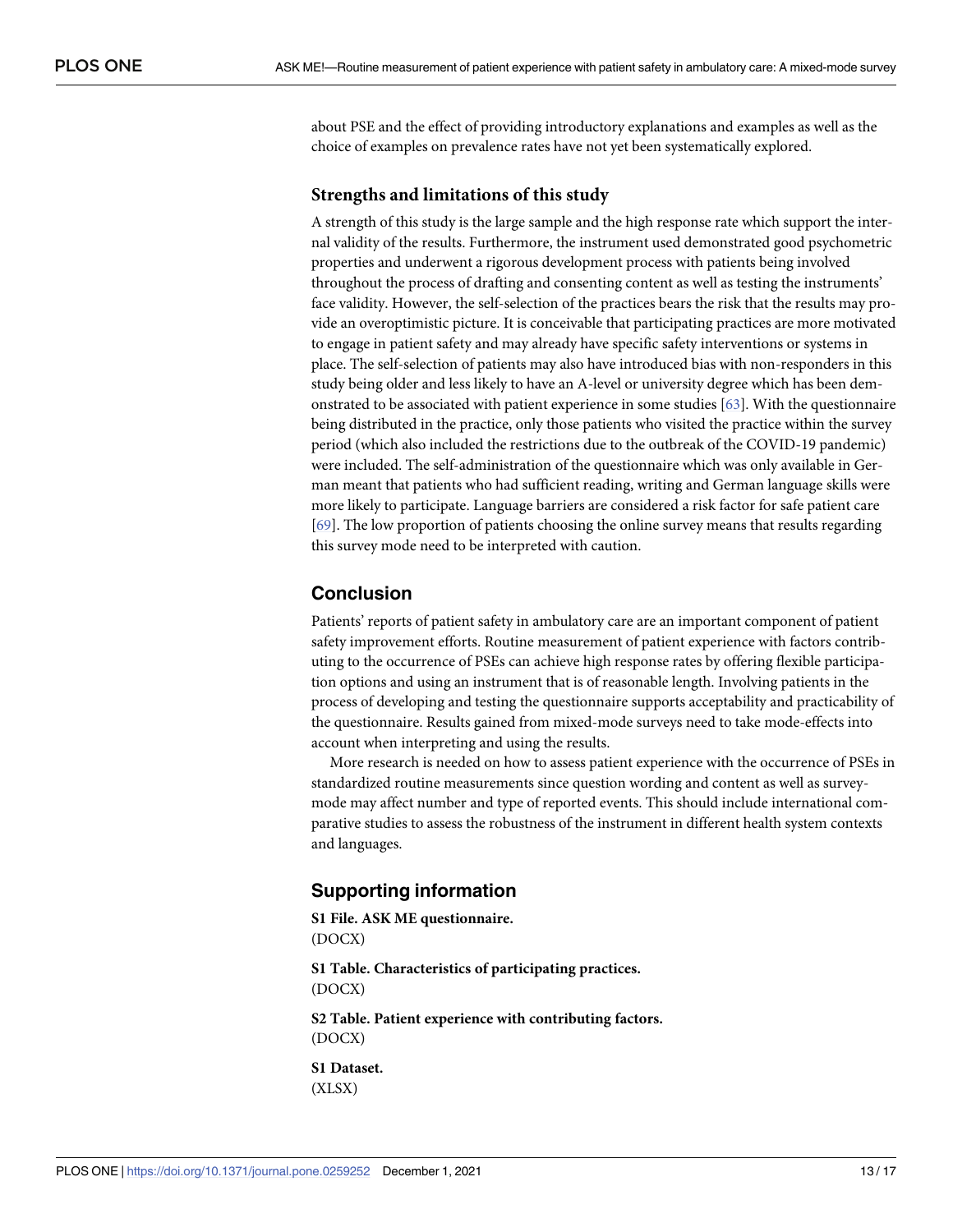# <span id="page-13-0"></span>**Acknowledgments**

We thank all practice teams and patients who participated in this study. We also thank the German Coalition for Patient Safety, the regional Association of Statutory Health Insurance Physicians (Westfalen-Lippe) for their support in the development of the questionnaire and the recruitment of the practices. Thanks are also extended to the German Agency for Quality in Medicine who supported the development process of the questionnaire with expert advice.

# **Author Contributions**

**Conceptualization:** Katja Stahl, Oliver Groene.

**Formal analysis:** Katja Stahl.

**Funding acquisition:** Katja Stahl, Oliver Groene.

**Investigation:** Katja Stahl, Oliver Groene.

**Methodology:** Katja Stahl, Oliver Groene.

**Project administration:** Katja Stahl.

**Resources:** Katja Stahl, Oliver Groene.

**Supervision:** Katja Stahl, Oliver Groene.

**Validation:** Katja Stahl.

**Writing – original draft:** Katja Stahl.

**Writing – review & editing:** Katja Stahl, Oliver Groene.

#### **References**

- **[1](#page-1-0).** OECD. Putting people at the centre of health care. PaRIS survey of Patients with Chronic Conditions. 2019. [http://www.oecd.org/health/health-systems/PaRIS-survey-Patients-with-Chronic-Conditions-](http://www.oecd.org/health/health-systems/PaRIS-survey-Patients-with-Chronic-Conditions-June-2019.pdf)[June-2019.pdf](http://www.oecd.org/health/health-systems/PaRIS-survey-Patients-with-Chronic-Conditions-June-2019.pdf)
- **[2](#page-1-0).** Panesar SS, deSilva D, Carson-Stevens A, Cresswell KM, Salvilla SA, Slight SP, et al. How safe is primary care? A systematic review. BMJ Qual Saf 2016; 25:544–53. [https://doi.org/10.1136/bmjqs-2015-](https://doi.org/10.1136/bmjqs-2015-004178) [004178](https://doi.org/10.1136/bmjqs-2015-004178) PMID: [26715764](http://www.ncbi.nlm.nih.gov/pubmed/26715764)
- **[3](#page-1-0).** Geraedts M, Krause S, Schneider M, Ortwein A, Leinert J, de Cruppé W. Patient safety in ambulatory care from the patient's perspective: a retrospective, representative telephone survey. BMJ Open 2020; 10:e034617. <https://doi.org/10.1136/bmjopen-2019-034617> PMID: [32066609](http://www.ncbi.nlm.nih.gov/pubmed/32066609)
- **[4](#page-10-0).** Ricci-Cabello I, Marsden KS, Avery AJ, Bell BG, Kadam UT, Reeves D, et al. Patients' evaluations of patient safety in English general practices: a cross-sectional study. Br J Gen Pract 2017; 67:e474–82. <https://doi.org/10.3399/bjgp17X691085> PMID: [28583945](http://www.ncbi.nlm.nih.gov/pubmed/28583945)
- **[5](#page-2-0).** Stocks SJ, Donnelly A, Esmail A, Beresford J, Luty S, Deacon R, et al. Frequency and nature of potentially harmful preventable problems in primary care from the patient's perspective with clinician review: a population-level survey in Great Britain. BMJ Open 2018; 8:e020952. [https://doi.org/10.1136/](https://doi.org/10.1136/bmjopen-2017-020952) [bmjopen-2017-020952](https://doi.org/10.1136/bmjopen-2017-020952) PMID: [29899057](http://www.ncbi.nlm.nih.gov/pubmed/29899057)
- **[6](#page-1-0).** Kistler CE, Walter LC, Mitchell CM, Sloane PD. Patient perceptions of mistakes in ambulatory care. Arch Intern Med 2010; 170:1480–7. <https://doi.org/10.1001/archinternmed.2010.288> PMID: [20837835](http://www.ncbi.nlm.nih.gov/pubmed/20837835)
- **[7](#page-1-0).** Weingart SN, Pagovich O, Sands DZ, Li JM, Aronson MD, Davis RB, et al. What can hospitalized patients tell us about adverse events? Learning from patient-reported incidents. J Gen Intern Med 2005; 20:830–6. <https://doi.org/10.1111/j.1525-1497.2005.0180.x> PMID: [16117751](http://www.ncbi.nlm.nih.gov/pubmed/16117751)
- **[8](#page-1-0).** Lawton R, O'Hara JK, Sheard L, Reynolds C, Cocks K, Armitage G, et al. Can staff and patient perspectives on hospital safety predict harm-free care? An analysis of staff and patient survey data and routinely collected outcomes. BMJ Qual Saf 2015; 24:369–76. <https://doi.org/10.1136/bmjqs-2014-003691> PMID: [25862755](http://www.ncbi.nlm.nih.gov/pubmed/25862755)
- **[9](#page-1-0).** Slawomirski L, Auraaen A, Klazinga N. The Economics of Patient Safety in Primary and Ambulatory Care. Flying blind. OECD; 2018. <https://doi.org/10.1002/cpt.1226> PMID: [30178490](http://www.ncbi.nlm.nih.gov/pubmed/30178490)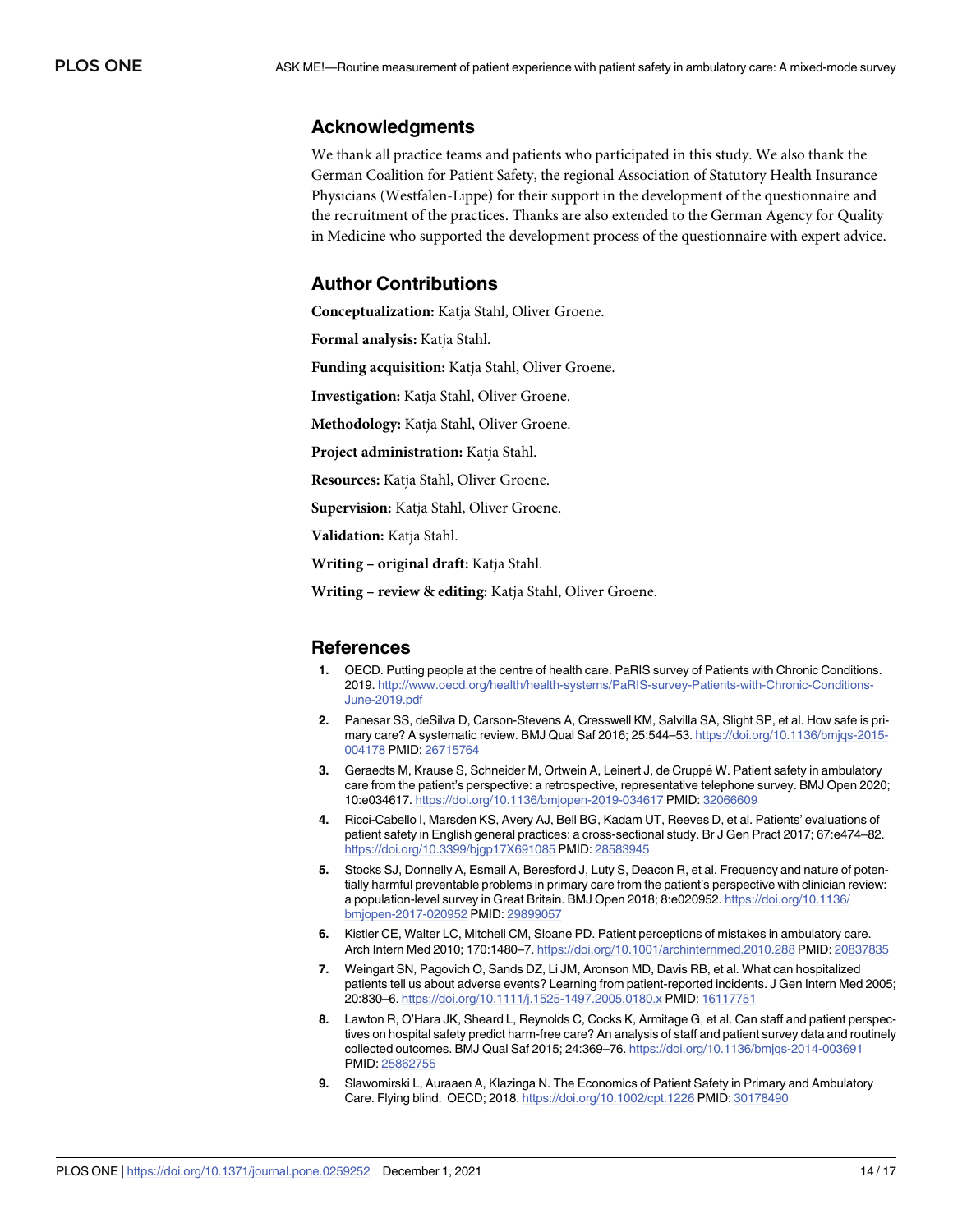- <span id="page-14-0"></span>**[10](#page-1-0).** Vincent C, Davis R. Patients and families as safety experts. CMAJ 2012; 184:15–6. [https://doi.org/10.](https://doi.org/10.1503/cmaj.111311) [1503/cmaj.111311](https://doi.org/10.1503/cmaj.111311) PMID: [22105747](http://www.ncbi.nlm.nih.gov/pubmed/22105747)
- **[11](#page-1-0).** Schwappach DLB. Engaging patients as vigilant partners in safety: a systematic review. Med Care Res Rev 2010; 67:119–48. <https://doi.org/10.1177/1077558709342254> PMID: [19671916](http://www.ncbi.nlm.nih.gov/pubmed/19671916)
- **[12](#page-1-0).** King A, Daniels J, Lim J, Cochrane DD, Taylor A, Ansermino JM. Time to listen: a review of methods to solicit patient reports of adverse events. Qual Saf Health Care 2010; 19:148–57. [https://doi.org/10.](https://doi.org/10.1136/qshc.2008.030114) [1136/qshc.2008.030114](https://doi.org/10.1136/qshc.2008.030114) PMID: [20351164](http://www.ncbi.nlm.nih.gov/pubmed/20351164)
- **[13](#page-1-0).** Bjertnaes O, Deilkås ET, Skudal KE, Iversen HH, Bjerkan AM. The association between patientreported incidents in hospitals and estimated rates of patient harm. Int J Qual Health Care 2015; 27:26– 30. <https://doi.org/10.1093/intqhc/mzu087> PMID: [25417226](http://www.ncbi.nlm.nih.gov/pubmed/25417226)
- **[14](#page-1-0).** Ward JK, Armitage G. Can patients report patient safety incidents in a hospital setting? A systematic review. BMJ Qual Saf 2012; 21:685–99. <https://doi.org/10.1136/bmjqs-2011-000213> PMID: [22562875](http://www.ncbi.nlm.nih.gov/pubmed/22562875)
- **[15](#page-1-0).** Levtzion-Korach O, Frankel A, Alcalai H, Keohane C, Orav J, Graydon-Baker E, et al. Integrating incident data from five reporting systems to assess patient safety: making sense of the elephant. Jt Comm J Qual Patient Saf 2010; 36:402–10. [https://doi.org/10.1016/s1553-7250\(10\)36059-4](https://doi.org/10.1016/s1553-7250%2810%2936059-4) PMID: [20873673](http://www.ncbi.nlm.nih.gov/pubmed/20873673)
- **[16](#page-1-0).** Avery AJ, Ghaleb M, Barber N, Dean Franklin B, Armstrong SJ, Serumaga B, et al. The prevalence and nature of prescribing and monitoring errors in English general practice: a retrospective case note review. Br J Gen Pract 2013; 63:e543–53. <https://doi.org/10.3399/bjgp13X670679> PMID: [23972195](http://www.ncbi.nlm.nih.gov/pubmed/23972195)
- **[17](#page-1-0).** Singh H, Meyer AND, Thomas EJ. The frequency of diagnostic errors in outpatient care: estimations from three large observational studies involving US adult populations. BMJ Qual Saf 2014; 23:727–31. <https://doi.org/10.1136/bmjqs-2013-002627> PMID: [24742777](http://www.ncbi.nlm.nih.gov/pubmed/24742777)
- **[18](#page-1-0).** van Walraven C, Taljaard M, Bell CM, Etchells E, Zarnke KB, Stiell IG, et al. Information exchange among physicians caring for the same patient in the community. CMAJ 2008; 179:1013–8. [https://doi.](https://doi.org/10.1503/cmaj.080430) [org/10.1503/cmaj.080430](https://doi.org/10.1503/cmaj.080430) PMID: [18981442](http://www.ncbi.nlm.nih.gov/pubmed/18981442)
- **[19](#page-1-0).** Stoyanov S, Boshuizen H, Groene O, van der Klink M, Kicken W, Drachsler H, et al. Mapping and assessing clinical handover training interventions. BMJ Qual Saf 2012; 21 Suppl 1:i50–57. [https://doi.](https://doi.org/10.1136/bmjqs-2012-001169) [org/10.1136/bmjqs-2012-001169](https://doi.org/10.1136/bmjqs-2012-001169) PMID: [23077279](http://www.ncbi.nlm.nih.gov/pubmed/23077279)
- **[20](#page-1-0).** Makeham MB, Stromer S, Bridges-Webb C, Mira M, Saltman DC, Cooper C, et al. Patient safety events reported in general practice: a taxonomy. Qual Saf Health Care 2008; 17:53–7. [https://doi.org/10.1136/](https://doi.org/10.1136/qshc.2007.022491) [qshc.2007.022491](https://doi.org/10.1136/qshc.2007.022491) PMID: [18245220](http://www.ncbi.nlm.nih.gov/pubmed/18245220)
- **[21](#page-1-0).** Coulter A, Fitzpatrick R, Cornwell J. The Point of Care Measures of patients' experience in hospital: purpose, methods and uses. London: King's Fund; 2009.
- **[22](#page-1-0).** Beattie M, Murphy DJ, Atherton I, Lauder W. Instruments to measure patient experience of healthcare quality in hospitals: a systematic review. Syst Rev 2015; 4:97. [https://doi.org/10.1186/s13643-015-](https://doi.org/10.1186/s13643-015-0089-0) [0089-0](https://doi.org/10.1186/s13643-015-0089-0) PMID: [26202326](http://www.ncbi.nlm.nih.gov/pubmed/26202326)
- **[23](#page-1-0).** Bull C, Byrnes J, Hettiarachchi R, Downes M. A systematic review of the validity and reliability of patient-reported experience measures. Health Serv Res 2019; 54:1023–35. [https://doi.org/10.1111/](https://doi.org/10.1111/1475-6773.13187) [1475-6773.13187](https://doi.org/10.1111/1475-6773.13187) PMID: [31218671](http://www.ncbi.nlm.nih.gov/pubmed/31218671)
- **[24](#page-1-0).** Guo Y, Kopec JA, Cibere J, Li LC, Goldsmith CH. Population Survey Features and Response Rates: A Randomized Experiment. Am J Public Health 2016; 106:1422–6. [https://doi.org/10.2105/AJPH.2016.](https://doi.org/10.2105/AJPH.2016.303198) [303198](https://doi.org/10.2105/AJPH.2016.303198) PMID: [27196650](http://www.ncbi.nlm.nih.gov/pubmed/27196650)
- [25](#page-1-0). Rolstad S, Adler J, Rydén A. Response burden and questionnaire length: is shorter better? A review and meta-analysis. Value Health 2011; 14:1101–8. <https://doi.org/10.1016/j.jval.2011.06.003> PMID: [22152180](http://www.ncbi.nlm.nih.gov/pubmed/22152180)
- **[26](#page-2-0).** Ricci-Cabello I, Gonçalves DC, Rojas-García A, Valderas JM. Measuring experiences and outcomes of patient safety in primary care: a systematic review of available instruments. Fam Pract 2015; 32:106– 19. <https://doi.org/10.1093/fampra/cmu052> PMID: [25192905](http://www.ncbi.nlm.nih.gov/pubmed/25192905)
- **[27](#page-2-0).** Giles SJ, Parveen S, Hernan AL. Validation of the Primary Care Patient Measure of Safety (PC PMOS) questionnaire. BMJ Qual Saf 2019; 28:389–96. <https://doi.org/10.1136/bmjqs-2018-007988> PMID: [30337498](http://www.ncbi.nlm.nih.gov/pubmed/30337498)
- **[28](#page-2-0).** Ricci-Cabello I, Avery AJ, Reeves D, Kadam UT, Valderas JM. Measuring Patient Safety in Primary Care: The Development and Validation of the "Patient Reported Experiences and Outcomes of Safety in Primary Care" (PREOS-PC). Ann Fam Med 2016; 14:253–61. <https://doi.org/10.1370/afm.1935> PMID: [27184996](http://www.ncbi.nlm.nih.gov/pubmed/27184996)
- **[29](#page-2-0).** Stocks SJ, Donnelly A, Esmail A, Beresford J, Gamble C, Luty S, et al. Development and piloting of a survey to estimate the frequency and nature of potentially harmful preventable problems in primary care from a UK patient's perspective. BMJ Open 2018; 8:e017786. [https://doi.org/10.1136/bmjopen-2017-](https://doi.org/10.1136/bmjopen-2017-017786) [017786](https://doi.org/10.1136/bmjopen-2017-017786) PMID: [29431124](http://www.ncbi.nlm.nih.gov/pubmed/29431124)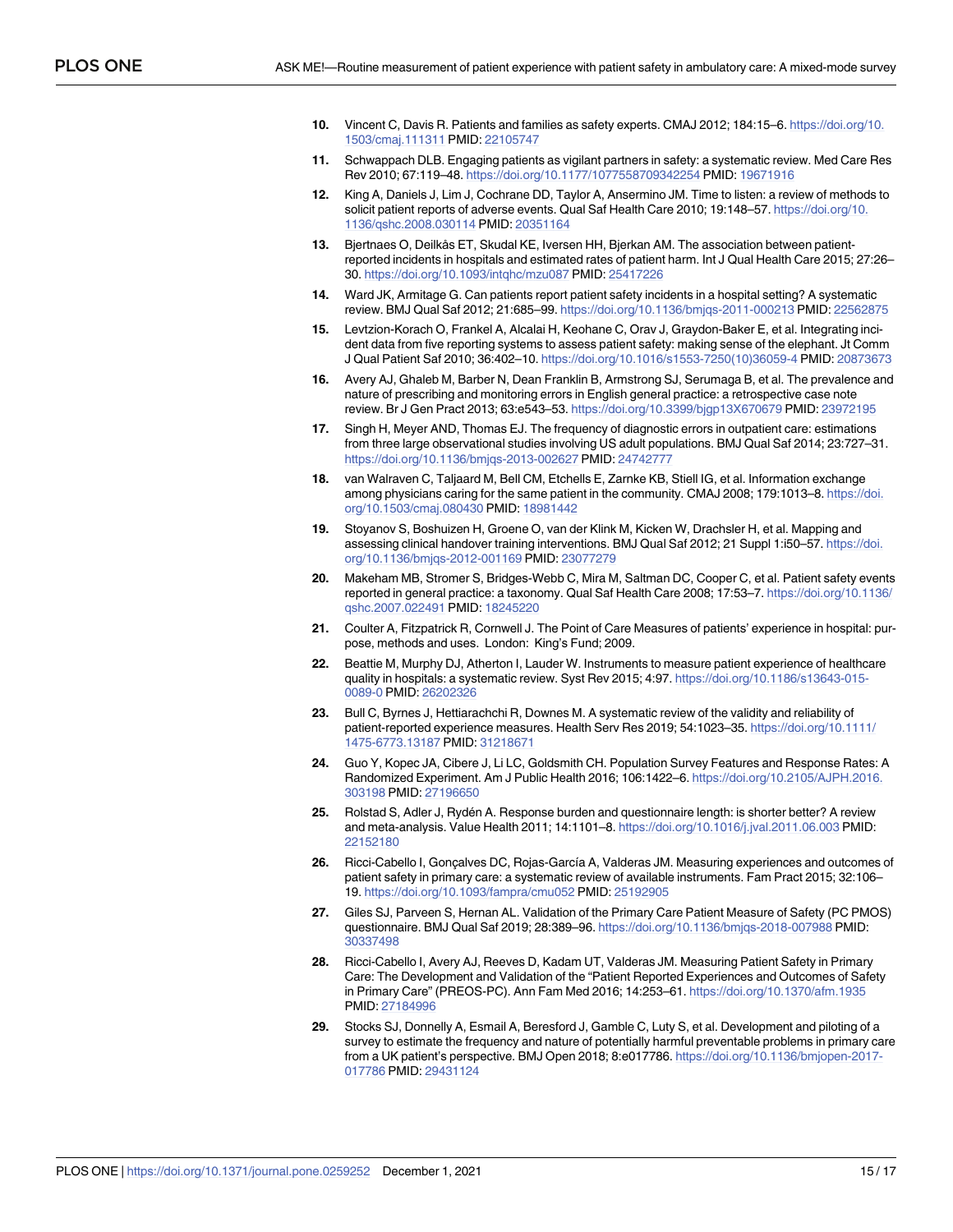- <span id="page-15-0"></span>**[30](#page-2-0).** Burt J, Campbell J, Abel G, Aboulghate A, Ahmed F, Asprey A, et al. Improving patient experience in primary care: a multimethod programme of research on the measurement and improvement of patient experience. Southampton (UK): NIHR Journals Library; 2017.
- **[31](#page-2-0).** Anastario MP, Rodriguez HP, Gallagher PM, Cleary PD, Shaller D, Rogers WH, et al. A randomized trial comparing mail versus in-office distribution of the CAHPS Clinician and Group Survey. Health Serv Res 2010; 45:1345–59. <https://doi.org/10.1111/j.1475-6773.2010.01129.x> PMID: [20579126](http://www.ncbi.nlm.nih.gov/pubmed/20579126)
- **[32](#page-2-0).** Jensen HI, Ammentorp J, Kofoed P-E. User satisfaction is influenced by the interval between a health care service and the assessment of the service. Soc Sci Med 2010; 70:1882–7. [https://doi.org/10.1016/](https://doi.org/10.1016/j.socscimed.2010.02.035) [j.socscimed.2010.02.035](https://doi.org/10.1016/j.socscimed.2010.02.035) PMID: [20382459](http://www.ncbi.nlm.nih.gov/pubmed/20382459)
- **[33](#page-2-0).** Slater M, Kiran T. Measuring the patient experience in primary care: Comparing e-mail and waiting room survey delivery in a family health team. Can Fam Physician 2016; 62:e740–8. PMID: [27965350](http://www.ncbi.nlm.nih.gov/pubmed/27965350)
- **34.** Segal LS, Plantikow C, Hall R, Wilson K, Shrader MW. Evaluation of Patient Satisfaction Surveys in Pediatric Orthopaedics. J Pediatr Orthop 2015; 35:774–8. [https://doi.org/10.1097/BPO.](https://doi.org/10.1097/BPO.0000000000000350) [0000000000000350](https://doi.org/10.1097/BPO.0000000000000350) PMID: [25393574](http://www.ncbi.nlm.nih.gov/pubmed/25393574)
- **[35](#page-2-0).** Lin OS, Schembre DB, Ayub K, Gluck M, McCormick SE, Patterson DJ, et al. Patient satisfaction scores for endoscopic procedures: impact of a survey-collection method. Gastrointest Endosc 2007; 65:775– 81. <https://doi.org/10.1016/j.gie.2006.11.032> PMID: [17466197](http://www.ncbi.nlm.nih.gov/pubmed/17466197)
- **[36](#page-2-0).** Gribble RK, Haupt C. Quantitative and qualitative differences between handout and mailed patient satisfaction surveys. Med Care 2005; 43:276–81. <https://doi.org/10.1097/00005650-200503000-00010> PMID: [15725984](http://www.ncbi.nlm.nih.gov/pubmed/15725984)
- **[37](#page-2-0).** Richards SH, Campbell JL, Dickens A. Does the method of administration influence the UK GMC patient questionnaire ratings? Prim Health Care Res Dev 2011; 12:68–78. [https://doi.org/10.1017/](https://doi.org/10.1017/S1463423610000319) [S1463423610000319](https://doi.org/10.1017/S1463423610000319) PMID: [21426616](http://www.ncbi.nlm.nih.gov/pubmed/21426616)
- **[38](#page-2-0).** Fricker RD, Schonlau M. Advantages and Disadvantages of Internet Research Surveys: Evidence from the Literature. Field Methods 2002; 14:347–67. <https://doi.org/10.1177/152582202237725>.
- **[39](#page-2-0).** Hagan TL, Belcher SM, Donovan HS. Mind the Mode: Differences in Paper vs. Web-Based Survey Modes Among Women With Cancer. J Pain Symptom Manage 2017; 54:368–75. [https://doi.org/10.](https://doi.org/10.1016/j.jpainsymman.2017.07.005) [1016/j.jpainsymman.2017.07.005](https://doi.org/10.1016/j.jpainsymman.2017.07.005) PMID: [28711752](http://www.ncbi.nlm.nih.gov/pubmed/28711752)
- **[40](#page-2-0).** Kelfve S, Kivi M, Johansson B, Lindwall M. Going web or staying paper? The use of web-surveys among older people. BMC Med Res Methodol 2020; 20. <https://doi.org/10.1186/s12874-020-01138-0> PMID: [33032531](http://www.ncbi.nlm.nih.gov/pubmed/33032531)
- **[41](#page-2-0).** Meyer VM, Benjamens S, Moumni ME, Lange JFM, Pol RA. Global Overview of Response Rates in Patient and Health Care Professional Surveys in Surgery: A Systematic Review. Ann Surg 2020. [https://doi.org/10.1097/SLA.0000000000004078.](https://doi.org/10.1097/SLA.0000000000004078)
- **[42](#page-2-0).** Zuidgeest M, Hendriks M, Koopman L, Spreeuwenberg P, Rademakers J. A comparison of a postal survey and mixed-mode survey using a questionnaire on patients' experiences with breast care. J Med Internet Res 2011; 13:e68. <https://doi.org/10.2196/jmir.1241> PMID: [21946048](http://www.ncbi.nlm.nih.gov/pubmed/21946048)
- **[43](#page-2-0).** Daikeler J, Bošnjak M, Lozar Manfreda K. Web Versus Other Survey Modes: An Updated and Extended Meta-Analysis Comparing Response Rates. Journal of Survey Statistics and Methodology 2020; 8:513–39. <https://doi.org/10.1093/jssam/smz008>.
- **[44](#page-2-0).** Iversen HH, Holmboe O, Bjertnaes O. Patient-reported experiences with general practitioners: a randomised study of mail and web-based approaches following a national survey. BMJ Open 2020; 10: e036533. <https://doi.org/10.1136/bmjopen-2019-036533> PMID: [33051230](http://www.ncbi.nlm.nih.gov/pubmed/33051230)
- **[45](#page-2-0).** Bowling A. Mode of questionnaire administration can have serious effects on data quality. J Public Health (Oxf) 2005; 27:281–91. <https://doi.org/10.1093/pubmed/fdi031> PMID: [15870099](http://www.ncbi.nlm.nih.gov/pubmed/15870099)
- **[46](#page-2-0).** Hoebel J, von der Lippe E, Lange C, Ziese T. Mode differences in a mixed-mode health interview survey among adults. Arch Public Health 2014; 72:46. <https://doi.org/10.1186/2049-3258-72-46> PMID: [25810913](http://www.ncbi.nlm.nih.gov/pubmed/25810913)
- **[47](#page-2-0).** Mlikotic R, Parker B, Rajapakshe R. Assessing the Effects of Participant Preference and Demographics in the Usage of Web-based Survey Questionnaires by Women Attending Screening Mammography in British Columbia. J Med Internet Res 2016; 18:e70. <https://doi.org/10.2196/jmir.5068> PMID: [27005707](http://www.ncbi.nlm.nih.gov/pubmed/27005707)
- **[48](#page-2-0).** Smyth JD, Olson K, Millar MM. Identifying predictors of survey mode preference. Soc Sci Res 2014; 48:135–44. <https://doi.org/10.1016/j.ssresearch.2014.06.002> PMID: [25131280](http://www.ncbi.nlm.nih.gov/pubmed/25131280)
- **[49](#page-2-0).** Christensen AI, Lau CJ, Kristensen PL, Johnsen SB, Wingstrand A, Friis K, et al. The Danish National Health Survey: Study design, response rate and respondent characteristics in 2010, 2013 and 2017. Scand J Public Health 2020:1403494820966534. <https://doi.org/10.1177/1403494820966534> PMID: [33161874](http://www.ncbi.nlm.nih.gov/pubmed/33161874)